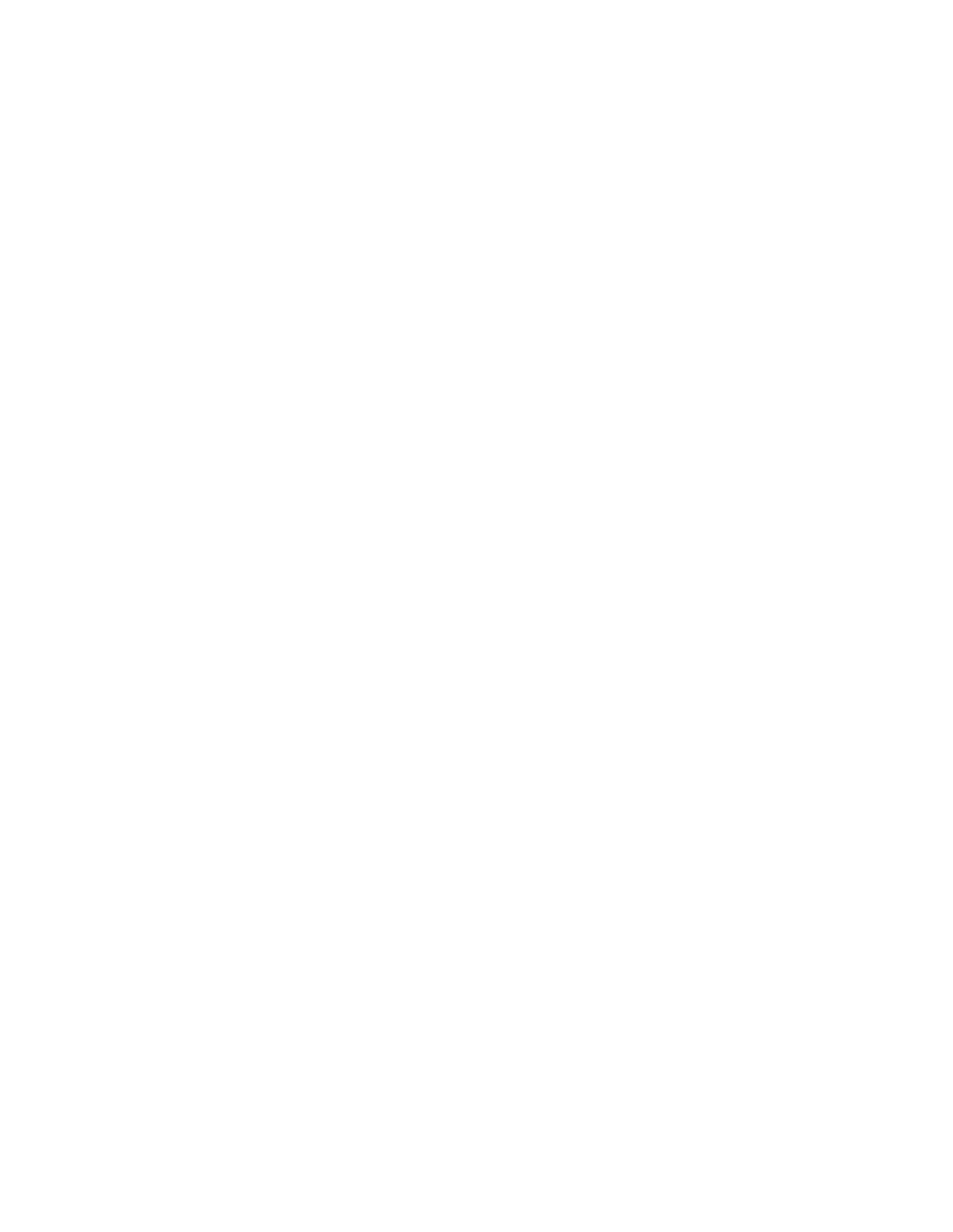7 January 2004

# Summary

- 1. Alliance proposes the following Preamble to be adopted on the revision of the Agreement. This is a modification of the current Declaration of Support:
	- $\triangleright$  The Governments and Parties offer this revision of the Agreement to the people to consolidate the progress in building new relationships within Northern Ireland, between north and south, and between these islands, begun five years ago.
	- $\triangleright$  We share a vision of an open free and fair, peaceful and stable society, based firmly on liberal democratic norms.
	- $\triangleright$  We recognise the real diversity that exists across these islands, and pledge to respect the human rights, equal citizenship and free choice of identity by all individuals, minorities and communities.
	- $\triangleright$  We equally recognise the common bonds that exist among our people, and pledge to work together for the common good, to improve community relations, and to build a shared, non-sectarian society.
	- $\triangleright$  We state our total and absolute commitment to the use of exclusively peaceful and democratic means for resolving differences on political issues, and renounce all forms of paramilitarism, and the use or threat of violence to achieve political and other objectives.
	- $\triangleright$  We affirm our commitment to the integrity of the rule of law, and to creating a culture of lawfulness.
	- $\triangleright$  We fully acknowledge that the tragedies of the past have left a deep and profoundly regrettable legacy of suffering. We can best honour the memory of all victims by promoting reconciliation and mutual respect, by implementing this revision of the Agreement in good faith, and by taking full advantage of the opportunities that new dispensation has given to us all.
- 2. Alliance proposes that, rather than restricting the people to the stark choice between maintenance of the union or the creation of a united Ireland, the Principle of Consent could be used to test the level of popular support for other constitutional futures for Northern Ireland, which may be devised in the future.
- 3. Alliance proposes a reduction in the size of the Assembly, to about 80 MLAs, to come into effect at the next scheduled election of the Assembly.
- 4. Alliance proposes that these MLAs would be elected in approximately 12 Assembly constituencies, each returning 6-8 MLAs by STV.
- 5. Alliance proposes the introduction of an Assembly voting system for cross-community matters based on a weighted majority, free from communal or sectarian designations.
- 6. Alliance proposes that the Executive should be formed by negotiation among parties endorsed by a weighted majority vote in the Assembly to ensure a cross-community composition.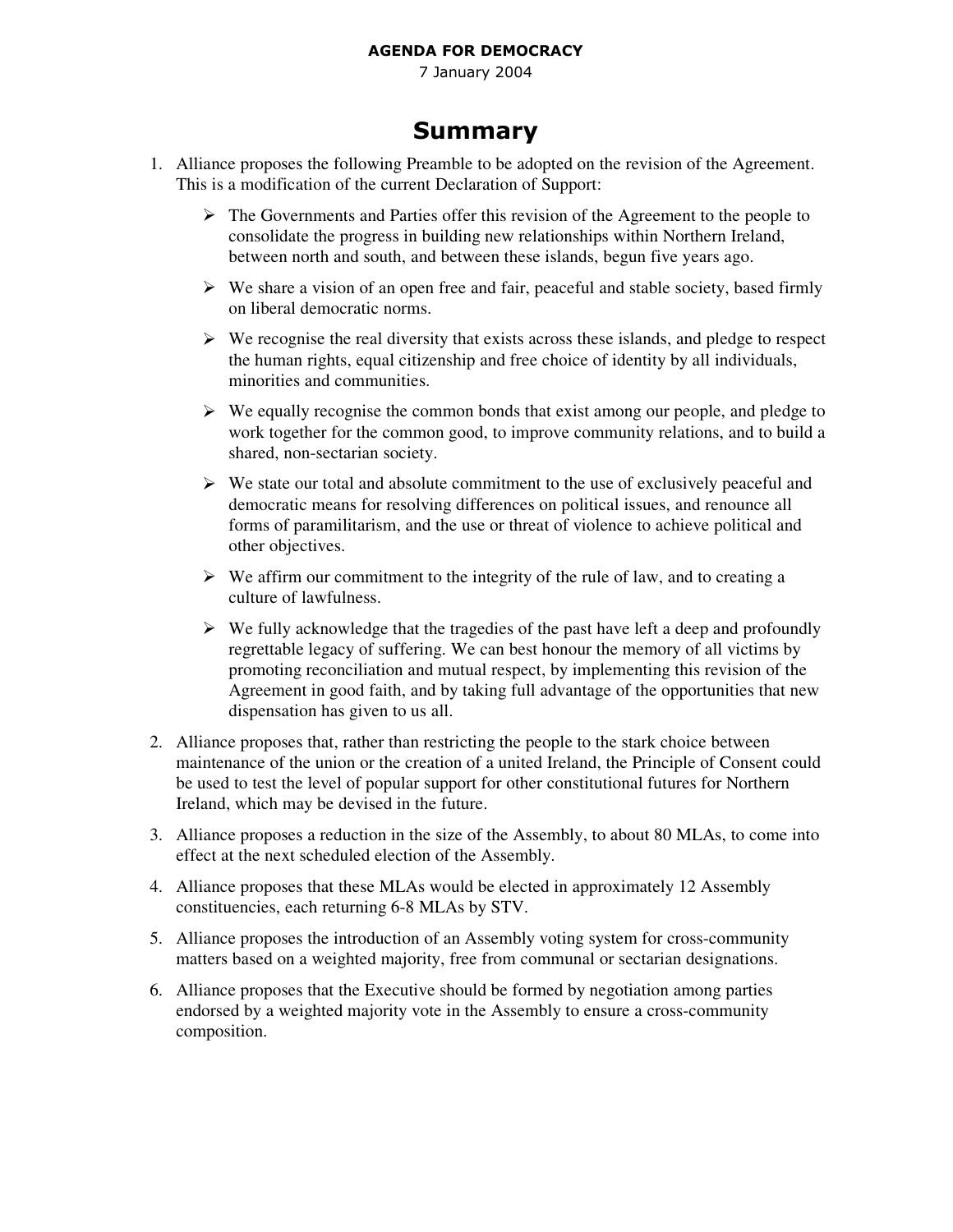- 7. Alliance proposes that the number of Executive Departments be reviewed, in order to achieve greater efficiency and effectiveness, and taking into account the current Review of Public Administration.
- 8. Alliance proposes a review of the composition of the Executive and responsibilities of the Government Departments. Alliance advocates that a single Department would have major responsibilities for Equality and Community Relations.
- 9. Alliance proposes that criminal justice and policing functions, when devolved, are placed within a single dedicated Department as part of an Executive working to collective responsibility.
- 10. Alliance proposes replacing the current Office of First Minister and Deputy First Minister with a much more streamlined office, with appropriate functions being reallocated to dedicated Departments.
- 11. Alliance proposes that a full Departmental Scrutiny Committee be established to scrutinise the functions of OFMDFM (or any successor body).
- 12. Alliance proposes that the Assembly as a whole, on the basis of a weighted majority vote, be granted the power to negate a Ministerial decision. **1**
- 13. Alliance proposes that paragraph 13 of the Joint Declaration (2003) should be incorporated into the Pledge of Office.
- 14. Alliance proposes a Single Transferable Vote election among Assembly Members as the fairest system of allocating chairs and vice chairs. Under this system, a succession of counts of an STV ballot would be conducted among MLAs to work out a rank order of party choices of posts.
- 15. Alliance proposes that the Assembly be granted tax-varying powers.
- 16. Alliance proposes that the First Minister, Deputy First Minister, Taoiseach and Tanaiste present a joint report on the work of the North-South Ministerial Council, in the Assembly and Oireachtas annually, and are subject to questions from legislators.
- 17. Alliance proposes that the Assembly and Oireachtas be required to establish a North-South Parliamentary Tier, which would be open to all parties, and to which each jurisdiction would send equal numbers of participants.
- 18. Alliance proposes increasing the scope of North-South co-operation, on the basis of practical benefits.
- 19. Alliance proposes that the Agreement explicitly articulates the vision of a shared and integrated society, where people can live and learn, work and play, together in safety.
- 20. Alliance proposes that within the context of the review of the Agreement, the contracting parties should commit themselves to devising and implementing the policies to put this vision into practice.

 $1$  While this proposal may be seen as weakening the powers of Ministers, it should be considered alongside other proposals to strengthen the cohesiveness of the Executive. All proposals are designed to encourage and advance a coherent, effective approach to governance.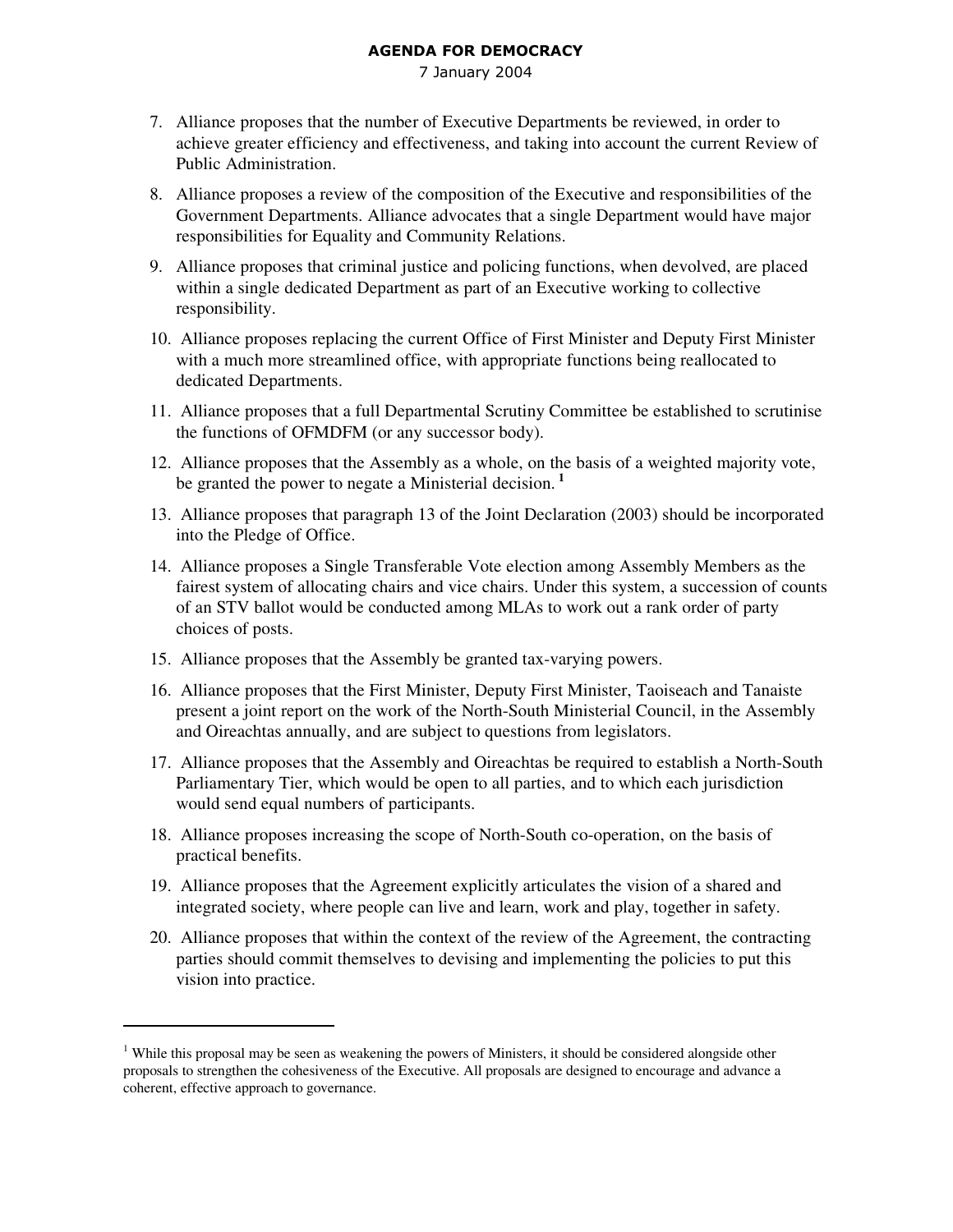- 21. Alliance proposes the creation of a positive duty upon all Government Department and Public Agencies to promote good community relations. **2**
- 22. Alliance proposes that all policies should be required to undergo an assessment of Policy Appraisal for Sharing over Separation (PASS).
- 23. Alliance proposes that the NIHRC should be given a clear remit to devise a Bill of Rights to protect individuals, and persons belonging to minorities and communities.
- 24. Alliance proposes that the NI Human Rights Commission draws up a Charter of Freedom from Sectarianism.
- 25. Alliance proposes that the passage of a Single Equality Act becomes a specific policy commitment within the review of the Agreement.
- 26. Alliance proposes that clear and unambiguous duties should be placed on public bodies to deliver their services and to keep their property free from paramilitary, political and sectarian flags and emblems.
- 27. Alliance proposes that a methodology of equality monitoring should be developed that reflects the genuine diversity and pluralism within Northern Ireland society.
- 28. Alliance proposes the creation of a victims' forum to allow victims to place their personal experiences onto an official public record.
- 29. Alliance proposes that all parties renew and clarify their commitments to work to the removal of illegally held weapons, based on a short timescale.
- 30. Alliance proposes, that an STV election be used among Assembly members to determine the political membership of the Policing Board. Furthermore, independent members should be appointed with the objective of making the board more broadly based.
- 31. Alliance proposes the end of the use of 50:50 recruitment quotas. We would suggest that targets for Catholic recruitment can and should be set, and a strong programme of affirmative action measures should be used to achieve a more representative police service.
- 32. Alliance proposes that the Republic of Ireland should have a Police Ombudsman with powers equivalent to the office in Northern Ireland.
- 33. Alliance proposes that consideration be given to the creation of specific offences concerning the erection of flags or other emblems and the painting of murals associated with proscribed organisations.
- 34. Alliance proposes that any paramilitary involvement in any offence should be considered as an aggravating factor in sentencing.
- 35. Alliance demands that paramilitary organisations lift all the threats against those whom they have 'exiled' from Northern Ireland.

 $2$  The Review of Public Administration recognises that: "Organisations within the public sector can provide forums in which people from all sections of society can come together to work for the good of their communities. They can thus be an important focus at local level for developing ways of working that encourage people to work together to establish priorities and to seek agreement and consensus for the public good. By being pro-active and accessible to all sectors of the community, they can also help to develop a sense of identity and inclusion, particularly for those groups who may previously have felt marginalised."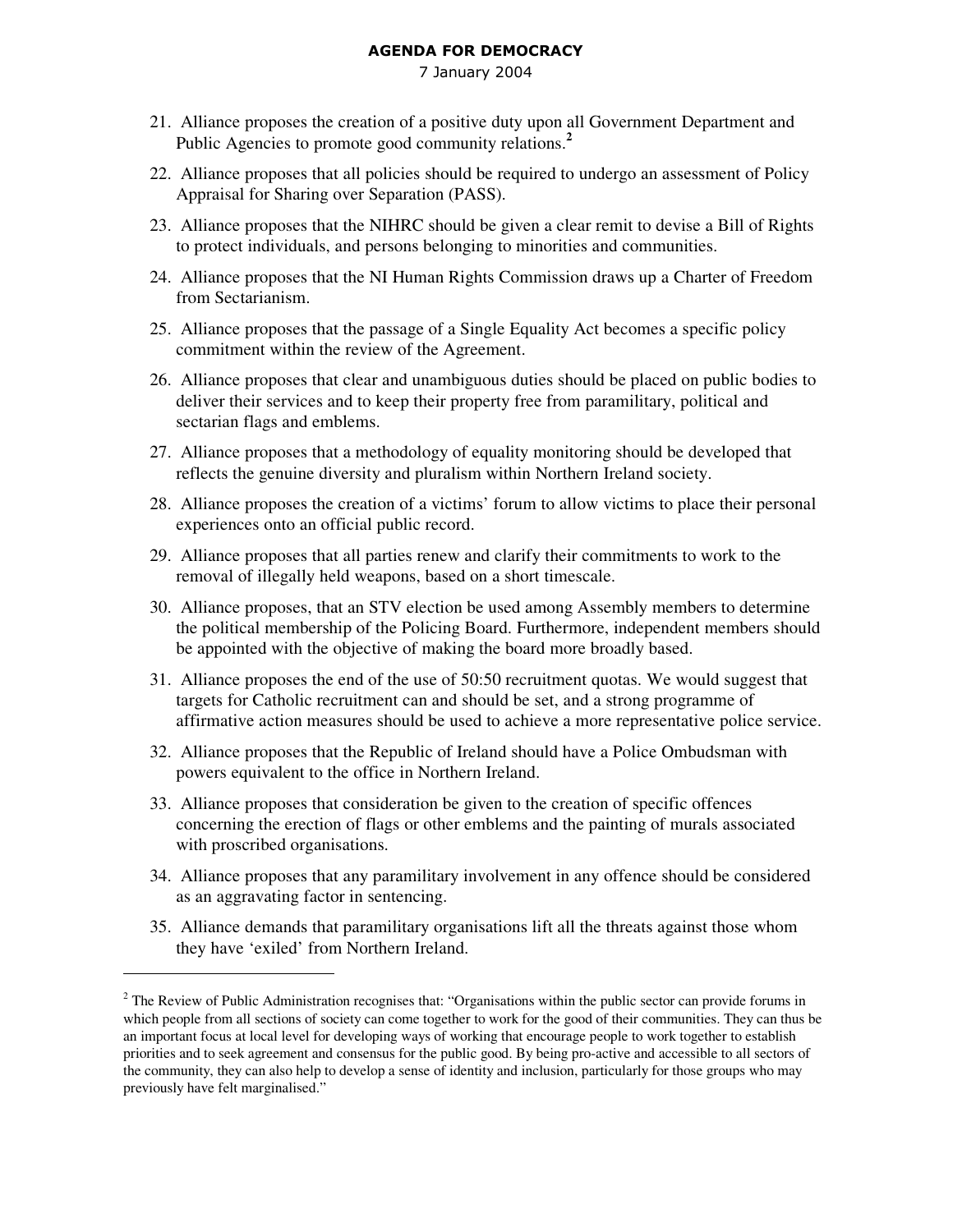- 36. Alliance proposes that further periodic Comprehensive Reviews into the operation of the Agreement should take place at least once every ten years.
- 37. Alliance proposes that, in addition, the two Governments, either acting alone or at the request of a weighted-majority cross-community vote in the Assembly, should have the power to convene further reviews to consider specific issues that may arise.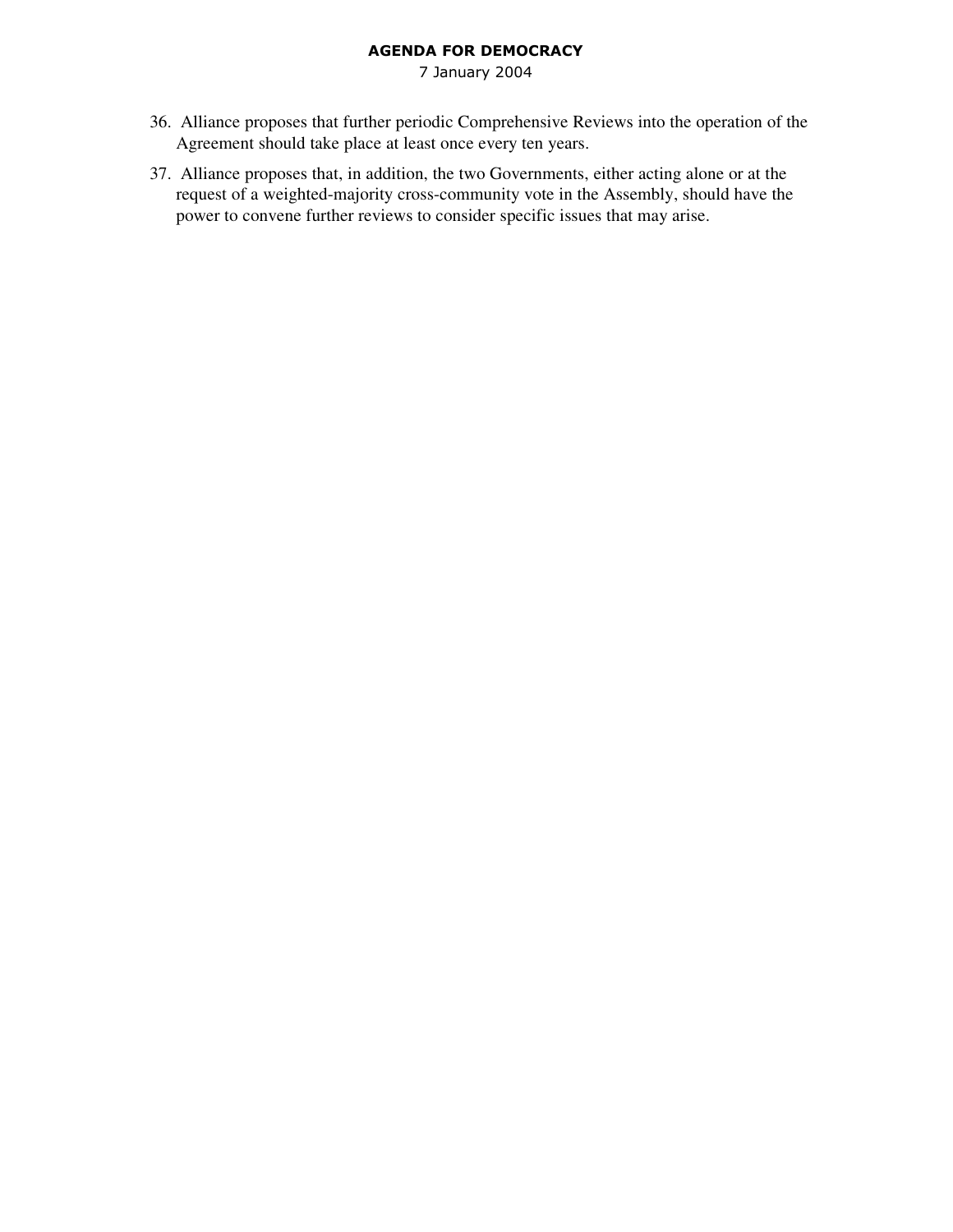7 January 2004

## **Foreword**

In 1969, Northern Ireland was plunged into violent conflict. Since 1994, the level of violence has significantly reduced, but it has not yet gone away.

Alliance has always held the view that the violence was not the problem in itself, but was rather a symptom of a deeply divided and unstable society. Before 1969, there was 'peace'. But in reality there was a failing political system that could continue no longer.

During the 'Troubles', the paramilitaries were all too often described as 'madmen', 'psychopaths', 'evil', and even more inaccurately, 'mindless'. These terms represented a fundamental denial of reality. The paramilitaries were politically motivated. In their violent tactics and lack of electoral support, they were no different from their predecessors, who, as history shows, all too often achieved retrospective endorsement for their actions.

Notwithstanding the above, Alliance has always believed that the circumstances in Northern Ireland did not remotely justify the campaigns of violence. The loyalist and republican terror was ethically indefensible. After 1969, powers were removed from local councils, there was major progress in policing, Stormont was closed down in 1972, and fair employment legislation was put in place.

From the early 1970s onwards, the overwhelming threat to the human rights of the people came from the paramilitaries.

In 1973, Alliance participated in the short-lived power-sharing Executive.

After a series of somewhat half-hearted Governmental initiatives to build power sharing out from the centre, there was a change of strategic direction from the late 1980s. The two Governments decided that the only way to end the violence was to incorporate the paramilitary-linked parties, in particular Sinn Féin, into the heart of the political system. The 1998 Agreement can be seen as the practical outworking of this approach.

Nearly six years on, as we contemplate the repeated collapses of the former Executive, the fifteen months without an Assembly, and the evidence of continuing political and community polarisation, we must – if this comprehensive review is to serve any real purpose – address not merely certain structural issues, but also the reasons why the expectations of 1998 have not been realised.

Alliance's proposals for the Review are rooted in the party's key values. In the preparation of this paper. Alliance members were asked what issues mattered most to them. Three major themes emerged:

- $\triangleright$  Opposition to sectarianism, racism, segregation, and all forms of arbitrary division
- $\triangleright$  Opposition to violence and a commitment to exclusively democratic methods
- $\triangleright$  Commitment to human rights, 'fair play', and social justice

Unsurprisingly, the 'constitutional issue' is not a defining matter for Alliance. In keeping with the three core values, Alliance believes that the people's consent is paramount and that the legitimate interests of all are safeguarded.

**Opposition to sectarianism.** The root of Northern Ireland's problems lies in the severe and deeply unhealthy division in our community, which manifests itself in politics, in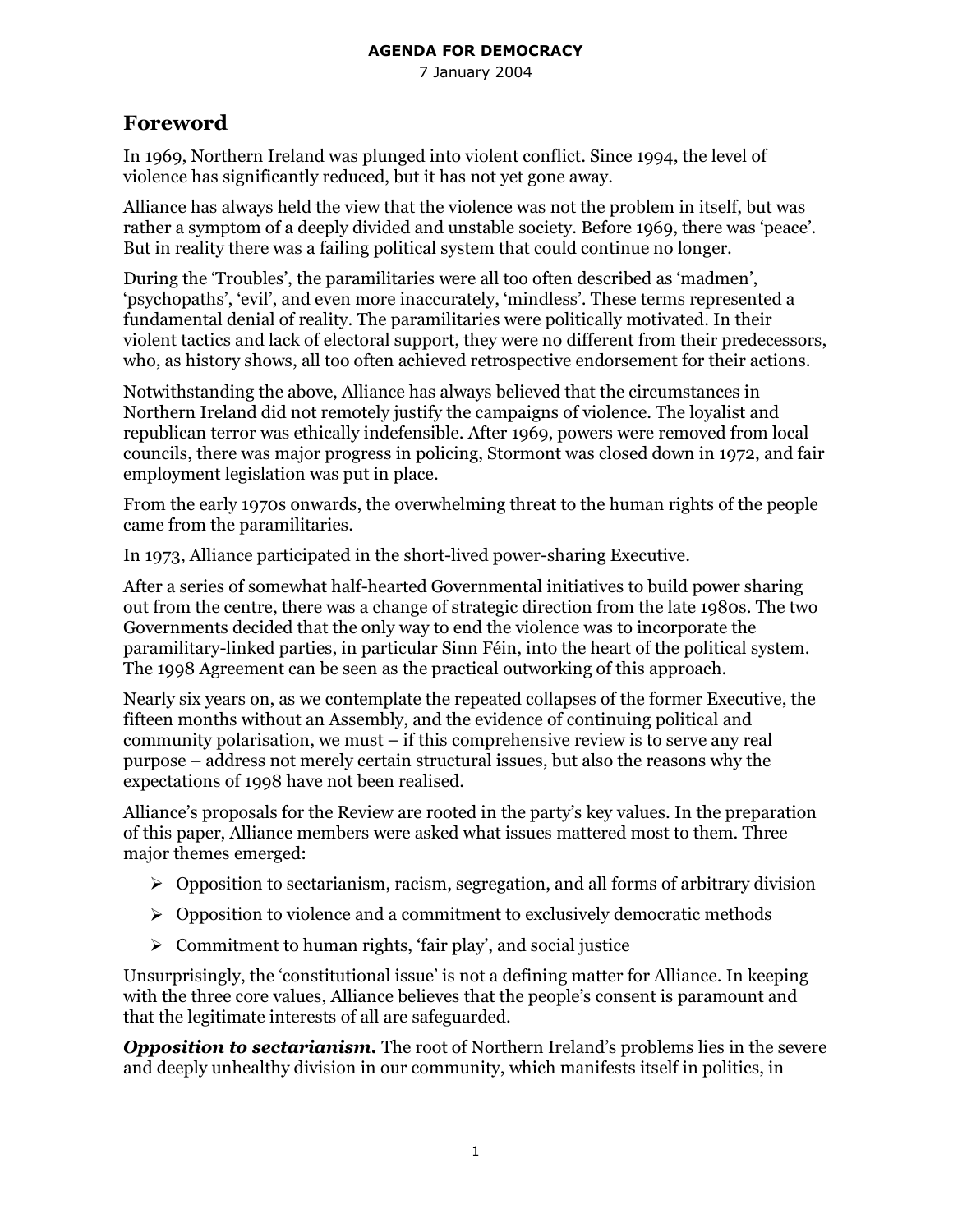7 January 2004

housing, in schooling, in work, in sport and in social life. A pervasive sense of 'them' and 'us', of 'our community' and 'their community', suffuses our whole society.

Sectarianism is not just about certain Protestant clergy fulminating against the Catholic Church. Nor is it largely about stone throwing at 'interfaces'. It exists primarily in terms of attitudes towards others. Prejudice is literally about prejudging people. As long as we cling to two mutually exclusive 'identities', our conflict is likely to rumble on.

Despite the foregoing, there has been a long local tradition of intermarriage. In the 2001 census, 14% of people did not declare any religious allegiance. The 2001 'Life and Times' survey showed well over 30% of people refusing to be identified as either 'nationalist' or 'unionist'. The majority of people strongly fayour the availability of integrated education, and mixed housing, employment and social opportunities.

The achievement of a genuine and lasting peace requires not just an elite-oriented political arrangement, but also a systematic, fully resourced root and branch policy programme to promote the development of a shared and integrated society.

**Commitment to democracy and non-violence.** Since its formation in 1970, Alliance has consistently and vigorously opposed the use of violence. While there were very serious issues that had to be addressed, no objective observer could credibly argue, either then or now, that the wrongs were so bad, or that democratic means of redress were so unavailable, that paramilitaries were justified in killing people.

Alliance has always believed that the paramilitary campaigns were ethically indefensible. In the context of all the reforms of recent years, and in a world which sorely wants to see the back of all forms of terrorism, people are entitled to demand the disbandment of all paramilitary organisations forthwith.

**Human Rights.** Alliance sees people as individual citizens with rights and responsibilities, rather than as members of distinct and mutually exclusive religious or ethnic groups. The party has always taken a progressive stand on civil liberties issues.

In 1971, Alliance strongly opposed the introduction of internment. It has always stressed the need for police accountability, and has been a long-time advocate of a Bill of Rights. Alliance for many years called for race relations legislation to be implemented locally.

If human rights are to apply to some, then they must apply to all. Alliance therefore regards it as unacceptable that the Irish Government is currently unwilling to introduce the same protections for its own citizens that it so strongly advocates in Northern Ireland.

**Constitutional issues.** Alliance, unlike the nationalist and unionist parties, does not define itself on the border/constitutional issue.

Alliance's underlying values, and policies are in essence independent of the 'constitutional' question. If there were to be a united Ireland, Alliance would remain a staunch advocate of exclusively democratic and non-violent methods and the protection of human rights. We would remain totally opposed to all forms of sectarianism, racism and segregation.

Thirty-five years after the start of the current 'Troubles', nine years after the original ceasefires, and nearly six years after the Agreement, it is now long past time for Northern Ireland's leaders to leave behind an increasingly pointless conflict, and get on with creating a genuinely peaceful, healthy and modern society. The ideas presented in this paper show how we can achieve this.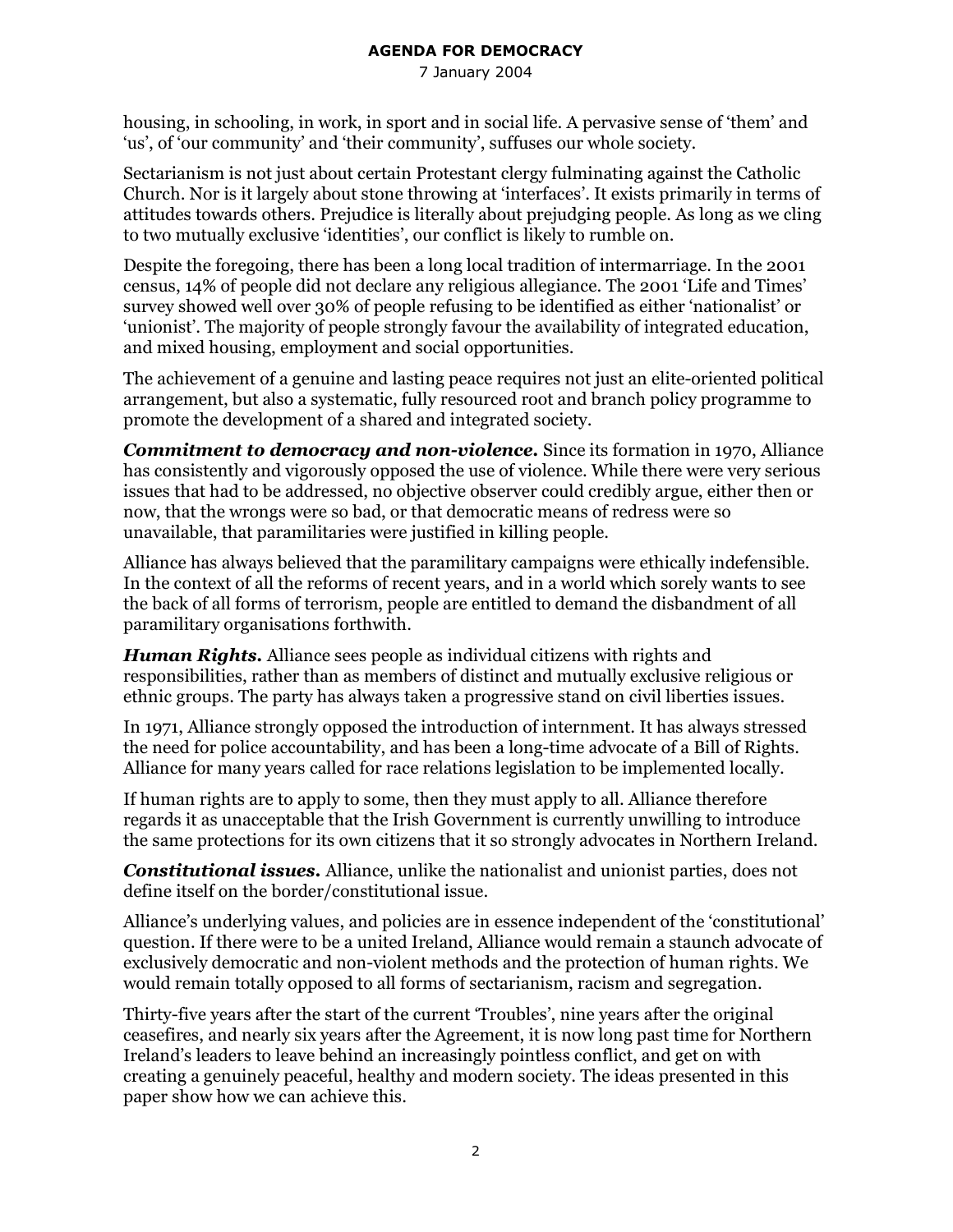7 January 2004

#### $\mathbf{1}$ **Introduction**

- The Agreement represented an historic accommodation among the various  $1.1.1$ political traditions in Northern Ireland, north and south, and all of these islands.
- The major strength of the Agreement continues to lie in its creation of a set of  $1.1.2$ political institutions with cross-community legitimacy within a deeply divided society.
- The opponents of the Agreement continue to fail to produce any alternative that is  $1.1.3$ capable of generating similar support across the community.
- While we recognise that the Agreement has many strengths, there are some flaws.  $1.1.4$ Several years on, it is possible to view the Agreement and its implementation from a clearer and more critical perspective. Over the past five years, these deficiencies and flaws in the Agreement have come into much clearer focus.
- Continued arguments among the parties to the Agreement, as well as the failure to  $1.1.5$ rise above narrow sectarian concerns to work for the common good, has undermined the implementation of the Agreement. Most crucially, there has been a deterioration in community relations, and an increase in sectarianism, racism and segregation on the ground. Regrettably, the Agreement has played a major role in contributing to an institutionalised sectarianism in Northern Ireland.
- Rather than trying to create a new political culture for Northern Ireland in which  $1.1.6$ all parties compete over a common agenda and seek to work in the common interest, the Agreement has entrenched a system of intra-ethnic competition within two separate Unionist and Nationalist polities.
- At the outset, the Agreement was generally seen as 'win-win' by its supporters.  $1.1.7$ Sadly, it is today regarded in zero-sum terms, with a gain for one section of the community being perceived as a loss by another. The extremes on either side are able to exploit the 'them' and 'us' mentality, either by arguing that the perceived moderates on each side have been selling out 'their community' or by claiming that they can negotiate a 'fairer deal'. The sectarian voting rules in the Assembly institutionalise this competition, through setting up 'winner takes all' fights within both unionism and nationalism to see who is entitled to claim the top two posts of First and Deputy First Minister, or to claim an effective veto over policy outcomes.
- $1.1.8$ Fortunately, the Agreement does provide the terms for its own review. Bearing in mind the charged and pressurised atmosphere in which the Agreement was fashioned, it is sensible to review its terms and structures, and to learn the lessons of experience.
- Within the context of the forthcoming Comprehensive Review (written into the  $1.1.9$ Agreement), some changes to the political structures and wider policy commitments are now inevitable, provided that any such alterations are consistent with its underlying principles. These fundamentals include: human rights, equality of opportunity and equality of citizenship, entrenchment of the Principle of Consent, power-sharing devolution, accountable north-south structures, and commitments to democracy and non-violence.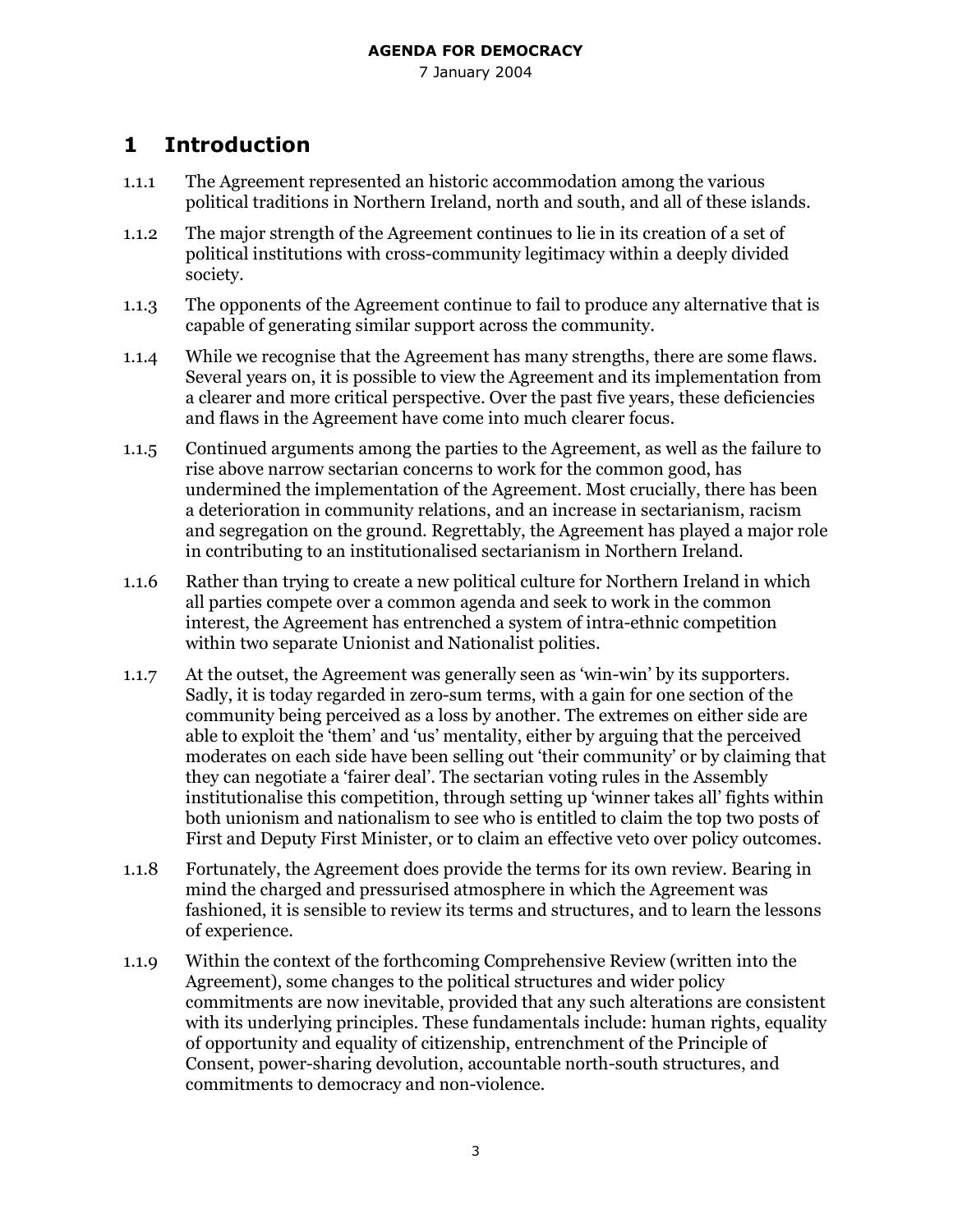- Theoretically, it is possible to design political structures to make it possible for  $1.1.10$ parties to co-exist within the same government without actually having to deal directly with each other. Such measures may be superficially attractive as a shortterm fix, but would not provide long-term peace and stability, never mind the strong and effective government that Northern Ireland needs.
- Alliance is firmly committed to the principle of power sharing. We strongly 1.1.11 advocate a move away from the rigid, consociational form of power sharing contained in the original Agreement towards more flexible and integrated versions of power sharing more appropriate for an evolving and diverse society. Ultimately, our objective is to fashion Northern Ireland as a model European liberal democracy.
- Any political structures must address the deeply divided nature of Northern  $1.1.12$ Ireland, yet they must be sufficiently flexible to allow for positive change in our political culture. While there is no guarantee that any set of political structures will be workable, there are certain institutional designs that are much more likely to be successful.
- However, it is important than discussions do not focus exclusively on political  $1.1.13$ structures, but address the wider problems in society which create the context for the current political impasse.
- The deep divisions in Northern Ireland society, and the associated community 1.1.14 relations problems were neglected in the Agreement.
- For some, the Agreement is about managing institutionalised differences and  $1.1.15$ communities in Northern Ireland. This approach holds that separate but equal communities can be managed through some form of 'benign Apartheid'. However, no matter how skilful, conflict management cannot be constantly maintained. With few or no common bonds or overarching lovalties to a set of shared values, once there is a major crisis, it is relatively easy for 'separate communities' to go their separate ways.
- Community relations issues must be fundamental to this Review. This entails the  $1.1.16$ articulation of a vision of shared society, and turning this aspiration into practical reality through producing the necessary changes in policy, and being prepared to defend integration where it occurs. The Review also presents an appropriate opportunity to discuss and develop some fundamental aspects of a shared society, e.g. human rights, equality and social justice.
- These revised proposals for making the Agreement work better are designed to  $1.1.17$ take Northern Ireland forward over the next 20-25 years. They build on the template provided by the Agreement.
- For Alliance, the Agreement is not the ceiling of our ambitions, but rather a  $1.1.18$ foundation on which to build. Alliance does not view the Agreement as the endpoint of a process, but as a tool to help us to reinforce peace and stability, to entrench liberal democracy, and to build a united community and a shared, nonsectarian society.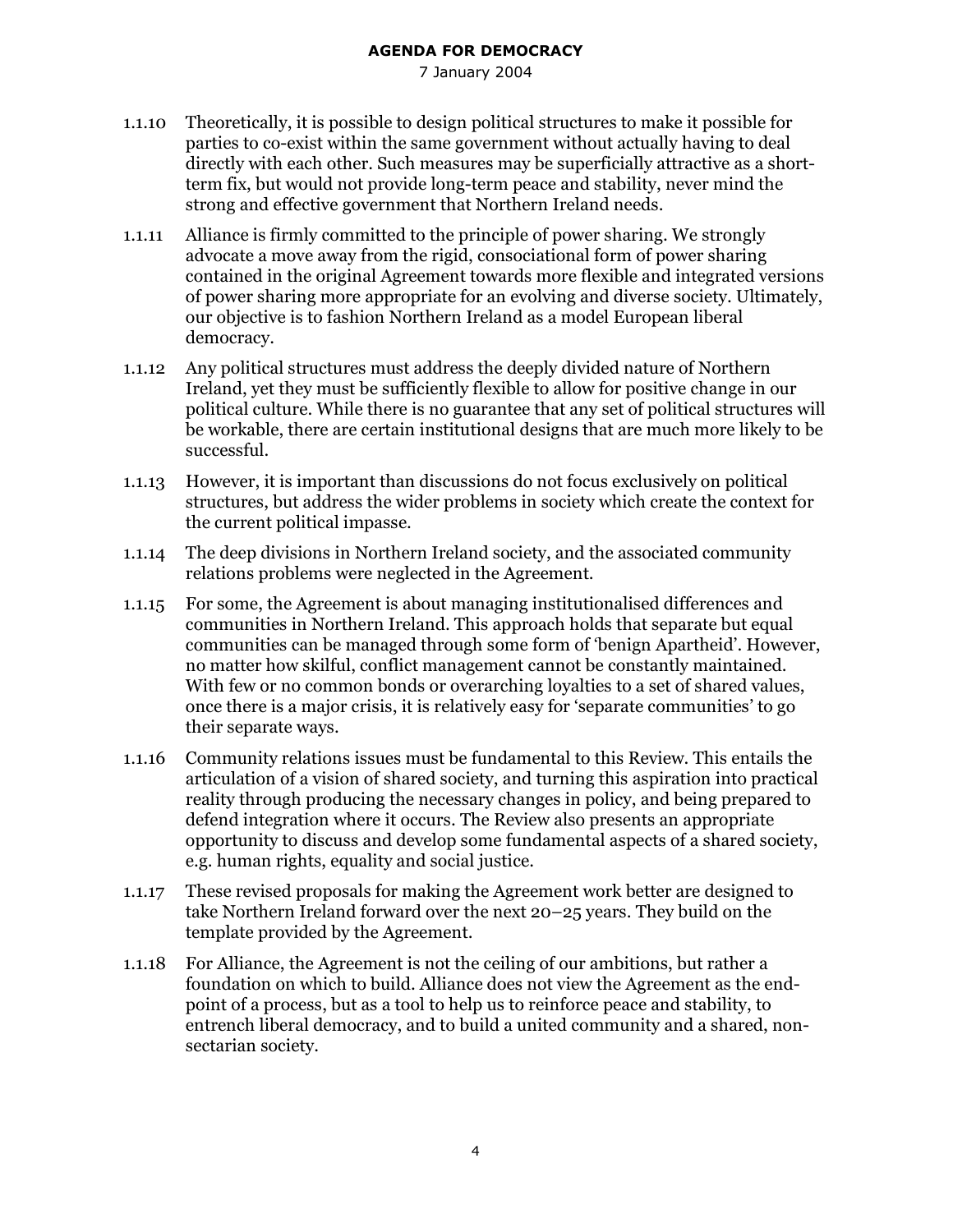7 January 2004

#### $2<sup>1</sup>$ **Preamble/Declaration of Support**

#### Alliance proposes the following Preamble to be adopted on the revision  $2.1.1$ of the Agreement. This is a modification of the current Declaration of Support:

- $\bullet$ The Governments and Parties offer this revision of the Agreement to the people to consolidate the progress in building new relationships within Northern Ireland, between north and south, and between these islands, begun five years ago.
- We share a vision of an open free and fair, peaceful and stable society, based firmly on liberal democratic norms.
- We recognise the real diversity that exists across these islands, and pledge to respect the human rights, equal citizenship and free choice of identity by all individuals, minorities and communities.
- $\bullet$ We equally recognise the common bonds that exist among our people, and pledge to work together for the common good, to improve community relations, and to build a shared, nonsectarian society.
- We state our total and absolute commitment to the use of exclusively peaceful and democratic means for resolving differences on political issues, and renounce all forms of paramilitarism, and the use or threat of violence to achieve political and other objectives.
- We affirm our commitment to the integrity of the rule of law, and to creating a culture of lawfulness.
- We fully acknowledge that the tragedies of the past have left a deep and profoundly regrettable legacy of suffering. We can best honour the memory of all victims by promoting reconciliation and mutual respect, by implementing this revision of the Agreement in good faith, and by taking full advantage of the opportunities that new dispensation has given to us all.

#### $\overline{\mathbf{3}}$ **Constitutional Issues**

#### $3.1$ **Northern Ireland's Constitutional Status**

- Alliance reiterates its support for the Principle of Consent.  $3.1.1$
- Throughout the world, but especially within Europe, sovereignty is becoming  $3.1.2$ increasingly recognised as neither absolute nor indivisible. Within the context of an evolving European Union, and advancing globalisation, interdependence and transnationalism, borders are progressively becoming less significant and less politically important.
- A polarised argument over the constitutional status of Northern Ireland is neither  $3.1.3$ in the interests of Northern Ireland nor these islands. In particular, a succession of 'border polls' would have a divisive effect on community relations.
- Alliance will promote what the people of Northern Ireland hold in common in  $3.1.4$ order to counteract the forces that tend to separate and pull the people of Northern Ireland apart.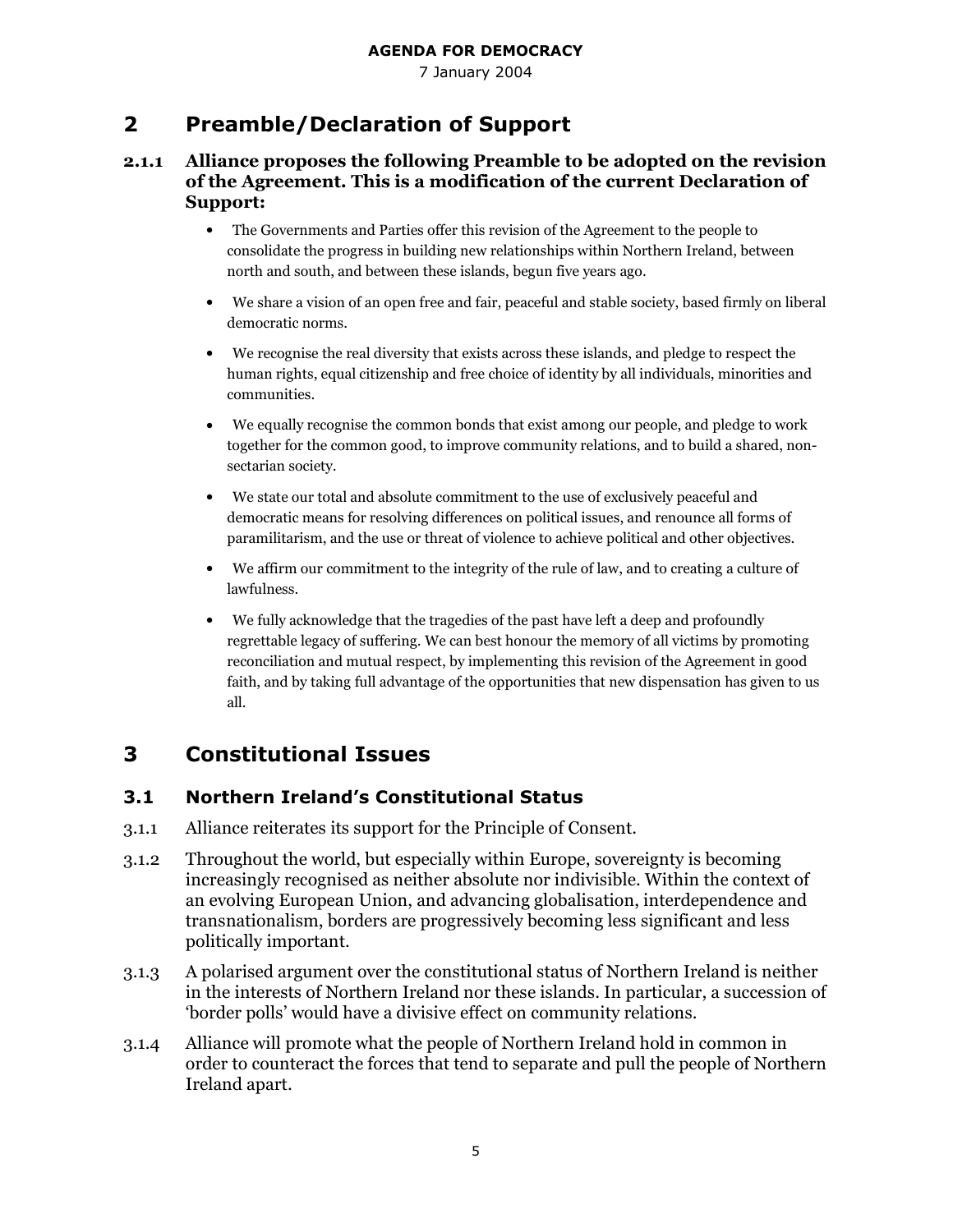7 January 2004

- 3.1.5 Alliance seeks to develop multiple and interlocking relationships between all of the jurisdictions in these islands.
- 3.1.6 Alliance will promote Northern Ireland as a distinct region within a developing Europe.
- 3.1.7 At present, the Agreement only allows two possible outcomes under the Principle of Consent, i.e. either continuation of the United Kingdom or a united Ireland. This is a very narrow choice reflecting an outmoded approach to sovereignty. If alternative options were to be designed, they should be allowed to be advocated and put before the people, if there was substantial evidence that there may be sufficient popular support for such changes. In an Agreement that seeks consensus, constitutional options should not be so starkly incompatible.
- 3.1.8 Alliance proposes that, rather than restricting the people to the stark choice between maintenance of the union or the creation of a united Ireland, the Principle of Consent could be used to test the level of popular support for other constitutional futures for Northern Ireland, which may be devised in the future.

# 4 Strand One

## 4.1 Size of the Assembly

4.1.1 There is considerable public unease at the relative level of public expenditure in Northern Ireland. One major contributory factor to this unease is the size of the Assembly. At 108 members, there are substantially more MLAs per head of population that the comparable situation in Scotland, Wales, the Republic of Ireland and the UK as a whole.

| <b>Legislative Body</b>     | Size of<br><b>Population</b><br><b>Represented</b> | <b>Number of Elected</b><br><b>Representatives</b> | Number of<br>People per<br>Elected<br>Representative |
|-----------------------------|----------------------------------------------------|----------------------------------------------------|------------------------------------------------------|
| Northern Ireland Assembly   | 1, 685, 267                                        | 108                                                | 15.604                                               |
|                             |                                                    | (80)                                               | (21,065)                                             |
| <b>Scottish Parliament</b>  | 5,062,011                                          | 129                                                | 39,240                                               |
| National Assembly for Wales | 2,903,085                                          | 60                                                 | 48,385                                               |
| Westminster Parliament      | 58,789,194                                         | 659                                                | 89.210                                               |
| Dail Éireann                | 3,917,203                                          | 166                                                | 23,598                                               |

(NB. Population Figures are taken from the 2001 Census)

- 4.1.2 Alliance proposes a reduction in the size of the Assembly, to about 80 MLAs, to come into effect at the next scheduled election of the Assembly. This would better reflect the population of Northern Ireland, and provide more efficient and cost-effective Government.
- $4.1.3$ a deeply divided society, it is particularly important that election results reflect the views of the people. The Single Transferable Vote system of Proportional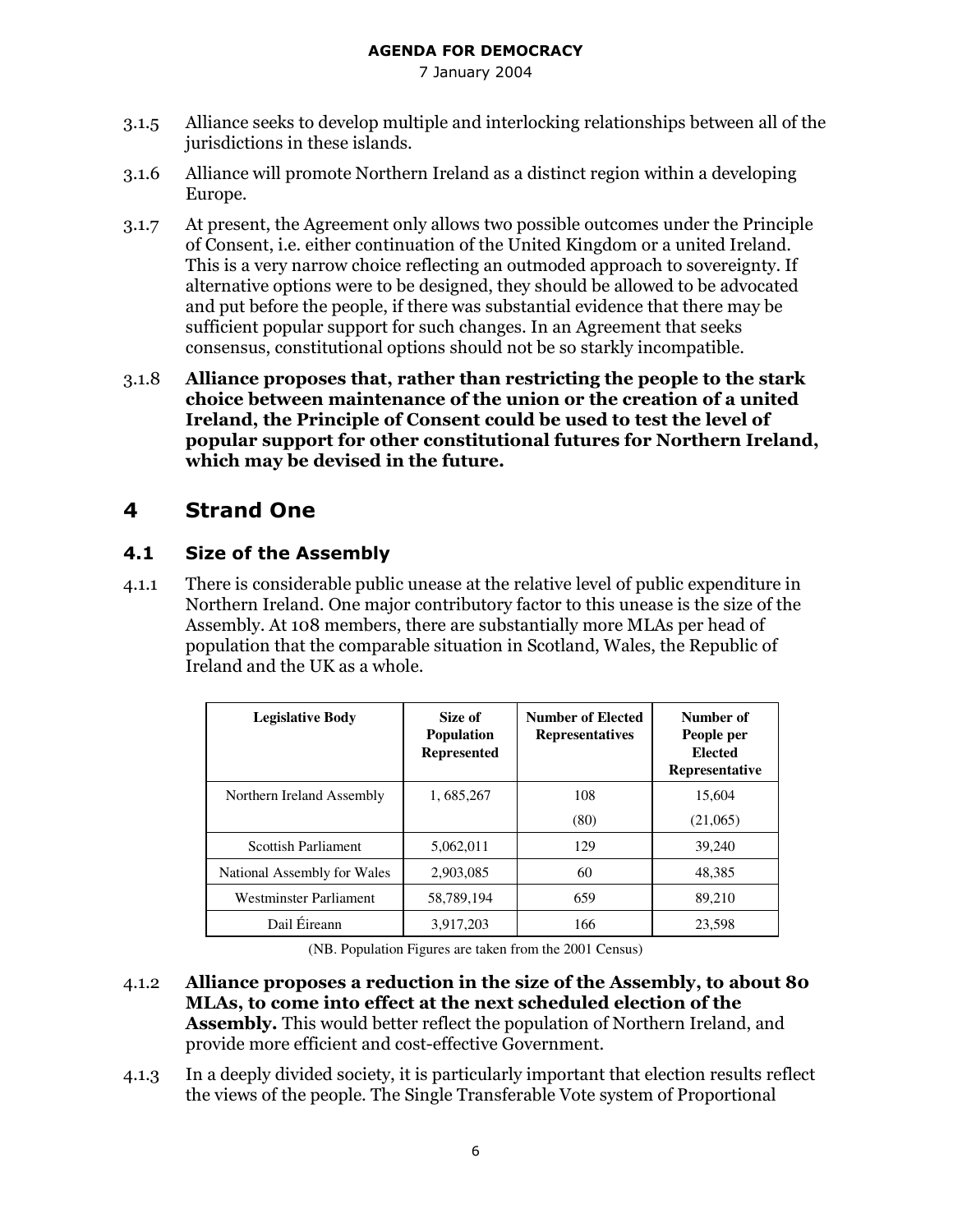7 January 2004

Representation is by far the fairest, as it balances proportionality with constituency representation. However, the use of STV in smaller multi-member constituencies does tend to create a slight imbalance towards larger parties, and in particular the largest party regionally.3 The initial decision to return six members from each Westminster constituency, rather than the assumed five, reflected a desire to ensure greater diversity in representation. This attempt largely failed, but as a side-effect created a large and unwieldly Assembly. The creation of a smaller number of larger multi-member constituencies would better address both of these problems. The implementation of this proposal would require a Boundary Review. Alliance proposes that these MLAs would be elected in approximately 12 Assembly constituencies, each returning 6-8 MLAs by STV.

## 4.2 Designations and Voting System

- 4.2.1 Alliance has had concerns with the designations and voting system for the Assembly since Good Friday 1998.
- $4.2.2$ e are four particular problems with the current system:
	- $\triangleright$  the institutionalisation of sectarian division
	- > a lack of equality of votes between MLAs
	- $\triangleright$  an inability to adjust to changing demographic and political circumstances
	- $\triangleright$  the ability of minorities effectively to hold the process to ransom
- $4.2.3$ e was a certain inevitability that a crisis would happen, considering all of the above faults.
- $4.2.4$ example, in November 2001, over 70% of Assembly MLAs voted for David Trimble (UUP) and Mark Durkan (SDLP) as First Minster and Deputy First Minister, yet this proved insufficient. In any other (democratic) legislative body in the world, it would have been sufficient. This vote also highlighted the discrimination against those who do not designate as 'unionist' or 'nationalist', as well as the voters who put them there.4
- 4.2.5 The election result of November 2003 has also brought to the fore the impractical rigidities of the current system, which is a barrier to the re-establishment of power-sharing devolution.
- 4.2.6 **The Institutionalisation of Sectarian Divisions**. At the heart of the problem lies the requirement for Assembly members to designate themselves as unionist, nationalist or other. Although this was proposed as a way to ensure cross-community consent, it actually contributes to reinforcing sectarian divisions.

<sup>&</sup>lt;sup>3</sup> This is borne out most clearly in the 1998 Assembly Election, where the UUP won 28 seats to the SDLP's 24, despite the SDLP being the largest party in terms of the share of the popular vote.

<sup>&</sup>lt;sup>4</sup> The failed attempt to elect a First and Deputy First Minister is not the only example of this problem. There are other examples where over 70% of Assembly members voting for a motion that failed to go through because one or other of the cross-community thresholds was not reached. Indeed, in a vote on a change in Standing Orders in March 1999, over 75% of MLAs voted in favour, but the measure fell because there was not 40% support from Nationalists; the SDLP exercised a *de facto* veto.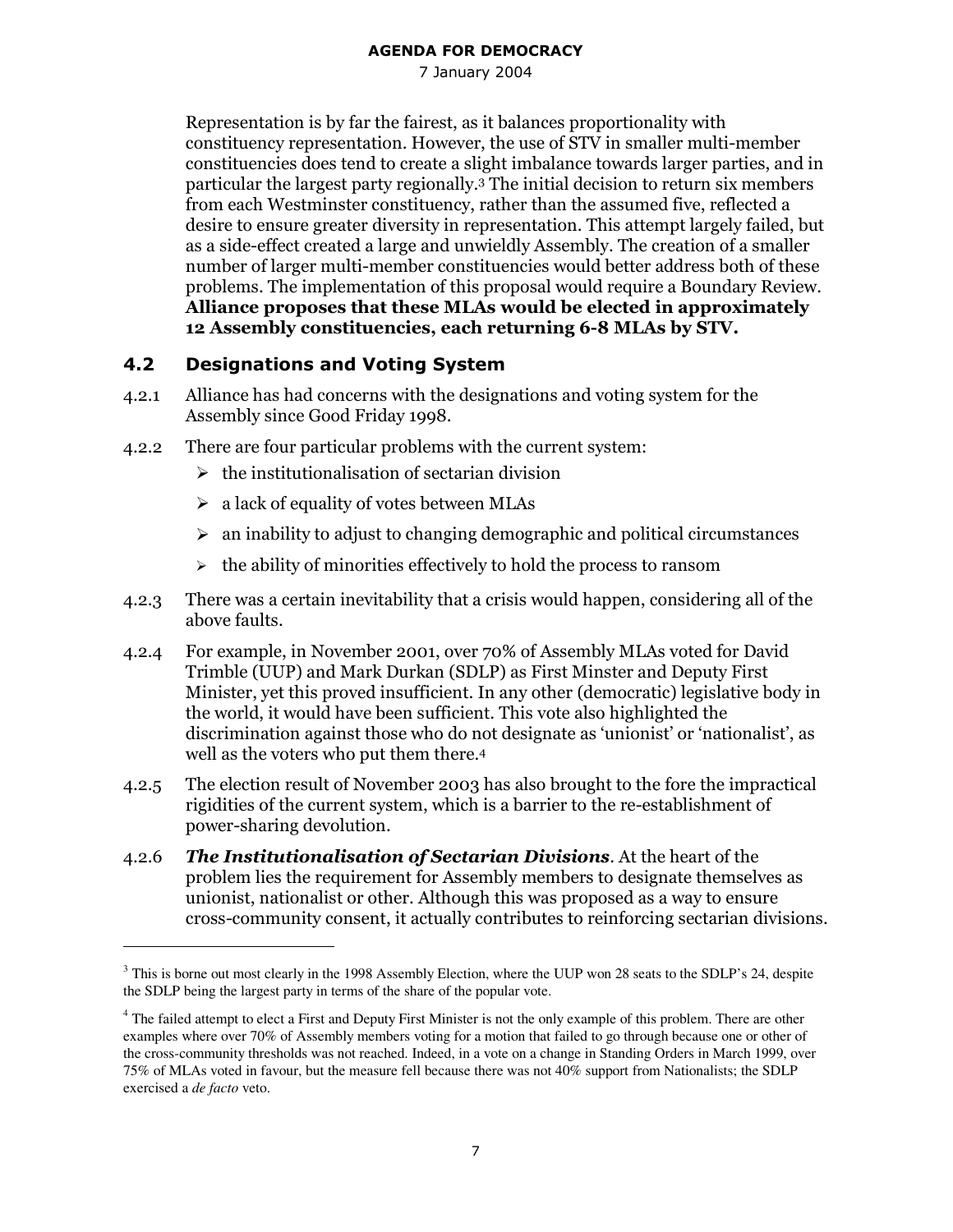- Right from the top down, the message is given that Northern Ireland society is  $4.2.7$ rigidly divided into separate communities, and that people can be neatly pigeonholed into separate categories. Designations imply that this society will be forever divided, requiring continual and skilful conflict management, rather than becoming a united, though diverse, community, with common goals and shared interests.
- In any event, Alliance does not believe that a reference to 'both communities'  $4.2.8$ accurately reflects the current reality in Northern Ireland. While Alliance accepts that the population of Northern Ireland is deeply divided on grounds of ethnonationalist identity, and to a lesser extent religion, these differences are both constructed and exaggerated. This 'two communities' or 'both communities' language fails to acknowledge that a significant number of people cannot be labelled as unionists or nationalists. Protestants or Catholics. Some people come from mixed marriages, are part of ethnic minorities, or choose not to be described in such terms, preferring a more multicultural and pluralist self-identification. It also ignores the reality that many Protestants and Catholics, and unionists and nationalists, often have more in common with people across the perceived 'divide' than they do with each other.
- **The absence of equality of votes among Assembly Members.** The current  $4.2.9$ system discriminates against those Assembly members who choose not to designate as either unionist or nationalist, and also the voters who put them there.
- 4.2.10 First, through describing those who do not align or wish to align with unionism or nationalism as 'others', they are treated in a negative manner, implying that they are misfits who do not meet the pre-ordained conventional wisdom that everyone should be a unionist or a nationalist.
- $4.2.11$ Second, under the present system, on key cross-community votes in the Assembly, the votes of those representing cross-community parties (designated as others) carry less weight. All MLAs have one vote, but some votes are more equal than others, by being counted twice.
- 4.2.12 This problem was exemplified in the aforementioned failure to elect a First and Deputy First Minister duo in November 2001, even though over 70% of the Assembly voted 'yes'. It took an extraordinary intervention by the Secretary of State and a change to Standing Orders to allow three Alliance MLAs to temporarily redesignate. These three MLAs voted 'yes' in a second division, but this time their votes were counted as 'unionist' votes, and the candidates for First Minister and Deputy First Minister were elected.
- 4.2.13 Votes from the centre can only count in a negative sense in the system of 50:50:50 parallel consent. Under the 60:40:40 method, votes from the centre are counted in the 60% overall, but the votes of designated unionists and designated nationalists are counted twice, as they are considered for the respective 40% threshold as well as the 60% threshold overall.
- 4.2.14 The current system contradicts well-established democratic principles, as well as evolving European human rights laws and anti-discrimination standards.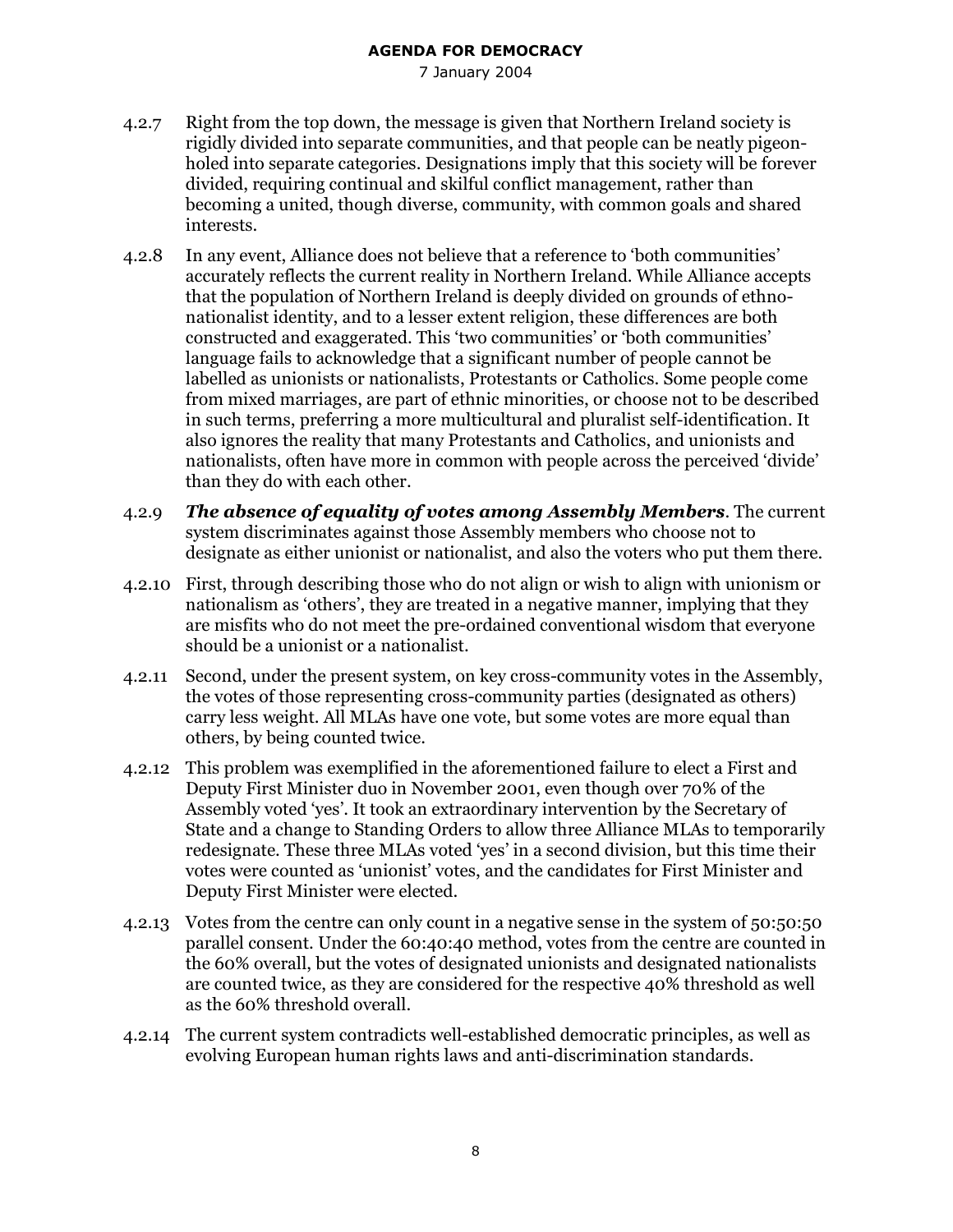- 4.2.15 Specifically, it runs counter to Article 3(1) of the Council of Europe's Framework Convention of the Protection of National Minorities.<sup>5</sup>
- 4.2.16 Furthermore, it arguably violates Articles 9, 10 and 11 of the European Convention on Human Rights, regarding freedom of thought, conscience and religion; freedom of expression; and freedom of assembly and association.
- 4.2.17 Blocking and inability to adjust to political and demographic change. Alliance wishes to see this society move away from cultural identity politics towards a more familiar European system based on social and economic issues. However, there is a real deterrent to electors backing parties which are not based on the old sectional politics as the votes of their public representatives will count for less than those of unionists or nationalists.
- 4.2.18 It would be perverse if increased support for cross-community parties made it more difficult to win a 'cross-community' vote in the Assembly.
- $4.2.19$   $\,$  The system gives minorities disproportionate power and the ability to  $\bm{block}$  decisions. Finally, the system is highly inflexible and so creates unnecessary hostages to fortune. By requiring that the election of a First Minister and Deputy First Minister is supported by at least 50 per cent of both those designating as unionist and those designating as nationalist, the potential is created for a small number of MLAs to frustrate the greater will of society to see progress.
- 4.2.20 Requirements for an Assembly Voting System. There are several requirements for an Assembly voting system:
	- $\triangleright$  It must address the deeply divided nature of Northern Ireland society and its political system. The need for checks and balances in the devolved administration of Northern Ireland is clear, particularly bearing in mind the legacy of Unionist-dominated rule under the Stormont Parliament. This clearly indicates that a system ensuring cross-community consent is essential.
	- $\triangleright$  However, in doing this, it is important to avoid entrenching divisions, and pigeon-holing people (including MLAs) into rigid categories. Introducing nondiscriminatory voting procedures will allow the will of the people to be truly expressed and allow the Agreement to contribute to the development of a more pluralist, stable society.
	- $\triangleright$  The system should be flexible enough to accommodate demographic and political change. It is important not to become captives of history. The present arrangements were designed to prevent nationalists becoming the victims of a monolithic unionism. However, the context has changed more rapidly than anticipated. In practice, the system has allowed the anti-Agreement minority to hold the entire process to ransom. This is not in the interests of anyone, including nationalists.

<sup>&</sup>lt;sup>5</sup> "Every person belonging to a national minority shall have the right freely to choose to be treated or not to be treated as such and no disadvantage shall result from this choice or from the exercise of the rights which are connected to that choice." This Convention has been ratified by the UK Government. The NI Human Rights Commission is currently advising that 'minority' should be interpreted as applying to 'all communities'.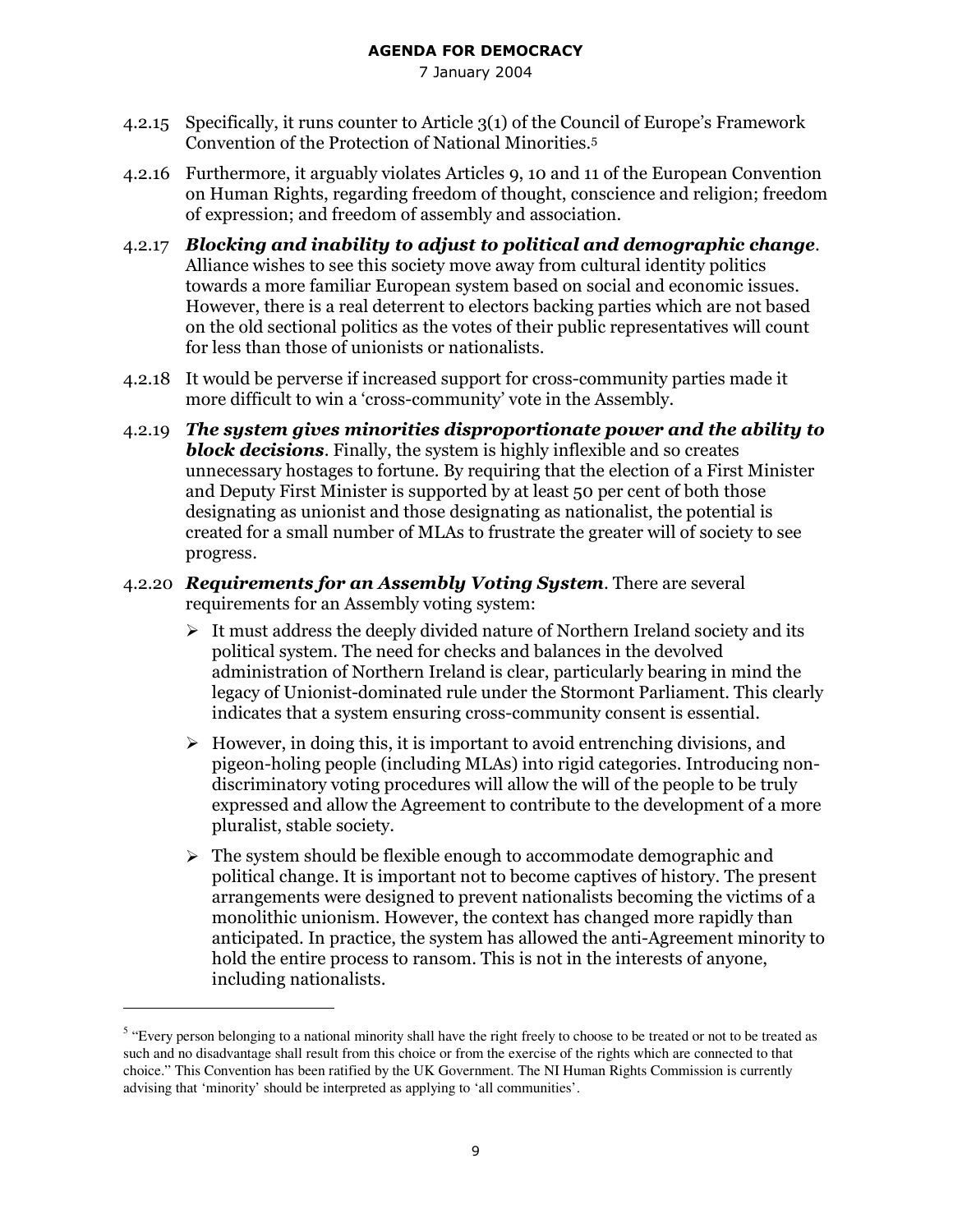7 January 2004

- > It must be democratic: the votes of all members of the Assembly must be counted and have equal value in any and every division. This is important for legal and human rights considerations.
- It must be transparent and not unnecessarily complex nor cumbersome to operate.
- 4.2.21 It is crucially important that, in our deeply divided society, significant matters in the Assembly are decided on a cross-community basis. However, the two versions in the Agreement are not the only possible systems.
- 4.2.22 It is clear that only a system of **weighted majority voting, free from designations,** fulfils all the requirements and avoids the pitfalls identified above.
- 4.2.23 The system would therefore address the spirit and intent of the cross-community voting in the Agreement, while overcoming the current weaknesses. No vote could be carried on the basis of unionist or nationalist votes alone, without support from across the community.
- 4.2.24 Careful consideration should be given to what would be the appropriate threshold of the weighted majority should be. Alliance believes that, it is most appropriate to set the **threshold for the weighted majority between 60 and 65%**.6  $\,$
- 4.2.25 Alliance proposes the introduction of an Assembly voting system for cross-community matters based on a weighted majority, free from communal or sectarian designations.

## 4.3 The Executive

- $4.3.1$ almost every democracy, like-minded parties, or those at least prepared to cooperate together, form a voluntary coalition that has either simple or weighted majority support within the legislature, and operates on the basis of collective responsibility.
- 4.3.2 The Agreement does not provide for such a government. Instead, it institutes an involuntary form of coalition government in which parties are allocated portfolios on the basis of their comparative strength in the Assembly, irrespective of their compatibility.
- 4.3.3 This approach leads to a Balkanised Executive, in which ministers exercise considerable authority in their own area of responsibility, with little sense of working to fulfil a common set of interests or to address cross-cutting issues. Some checks and balances do exist. Ministers are expected to exercise their Ministerial authority in line with an agreed programme for government and budget. Furthermore, ministers cannot act in breach of the law, equality or human rights provisions; their decisions are open to judicial review; and they can be removed

 $6$  It is worth noting that there is no guarantee that any voting system will work in isolation. There is a complex interplay of a number of factors that determine whether political institutions can be maintained and regarded as legitimate. There are of course some voting systems that can make the political institutions more likely to work than others. Weighted majority voting may be more flexible and robust enough to deal with a greater number of election results than the current system, but there could be circumstances in which it cannot function.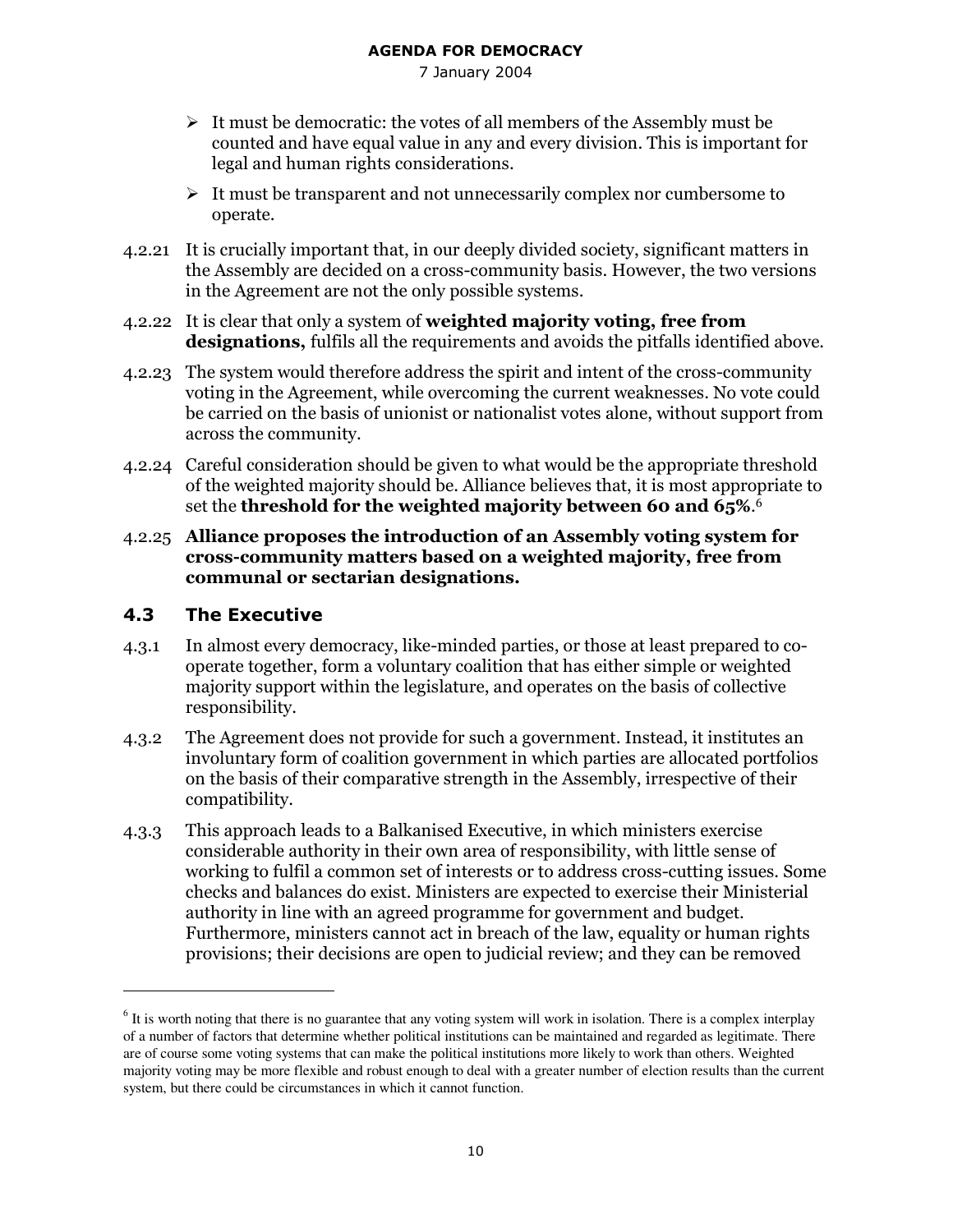7 January 2004

from office for breach of the Pledge of Office, provided there is a successful crosscommunity vote in the Assembly. However, these standards have not been enforced with sufficient rigour to overcome the weaknesses in the system.

- For instance, while there is a requirement upon ministers to agree upon an annual  $4.3.4$ programme of government and a budget, the Agreement is unclear about what happens when they are unable to or fail to do so, or generally under-perform. If a Minister is ejected from office for a breach of the Pledge of Office, the Nominating Officer of that party can nominate someone else from the party who would adopt a similar approach or stance on the issues.
- In fact, it is difficult, if not impossible, to remove the entire Executive from office.  $4.3.5$ Even if it were possible, under the current involuntary coalition model, a similar or even identical Executive would be returned, consisting of the same parties in the same strength.
- This approach to executive formation risks breeding complacency or even  $4.3.6$ corruption. It is not a good environment for policy innovation or economic efficiency. There is no real accountability between the electorate and Ministers. If people like a particular policy advocated by a certain party and choose to vote for it in greater numbers, there is no guarantee that that party will actually gain the appropriate Department, and be in a position to deliver on the policies in question. Conversely, if the electorate do not like the policies pursued by a certain party in government, unless there is a massive drop in their support which prevents them from qualifying for a place in government at all, there is no guarantee that they will be denied access to the Department with responsibilities for those policies.
- An Executive should be formed through a *voluntary* power-sharing coalition. It is  $4.3.7$ possible for parties to negotiate a balanced executive, with an agreed programme for government, based on collective responsibility. This would be required to achieve a cross-community weighted-majority vote in the Assembly in order to come into effect. No party would have an automatic right to be in the Executive. However, in the event of the Executive losing the confidence of the Assembly, or the electorate changing the balance between the parties at the next election, it would of course be possible to form a different Executive. Similarly, if there is a major disagreement on a fundamental issue between Executive parties that cannot be resolved, or a major breach of faith by one party, the coalition can be broken up and a new one formed.
- This approach to Executive formation will provide more efficient, effective and  $4.3.8$ cohesive government. It will encourage greater co-operation among parties, and better promote the concept of a single Northern Ireland polity.
- Alliance proposes that the Executive should be formed by negotiation  $4.3.9$ among parties endorsed by a weighted majority vote in the Assembly to ensure a cross-community composition.

#### 4.4 **Government Departments.**

The Agreement only specifies that there shall be up to ten Departments; it does not  $4.4.1$ specify that there must be ten Departments. There is a growing consensus that 10 Government Departments, plus the Office of First Minister and Deputy First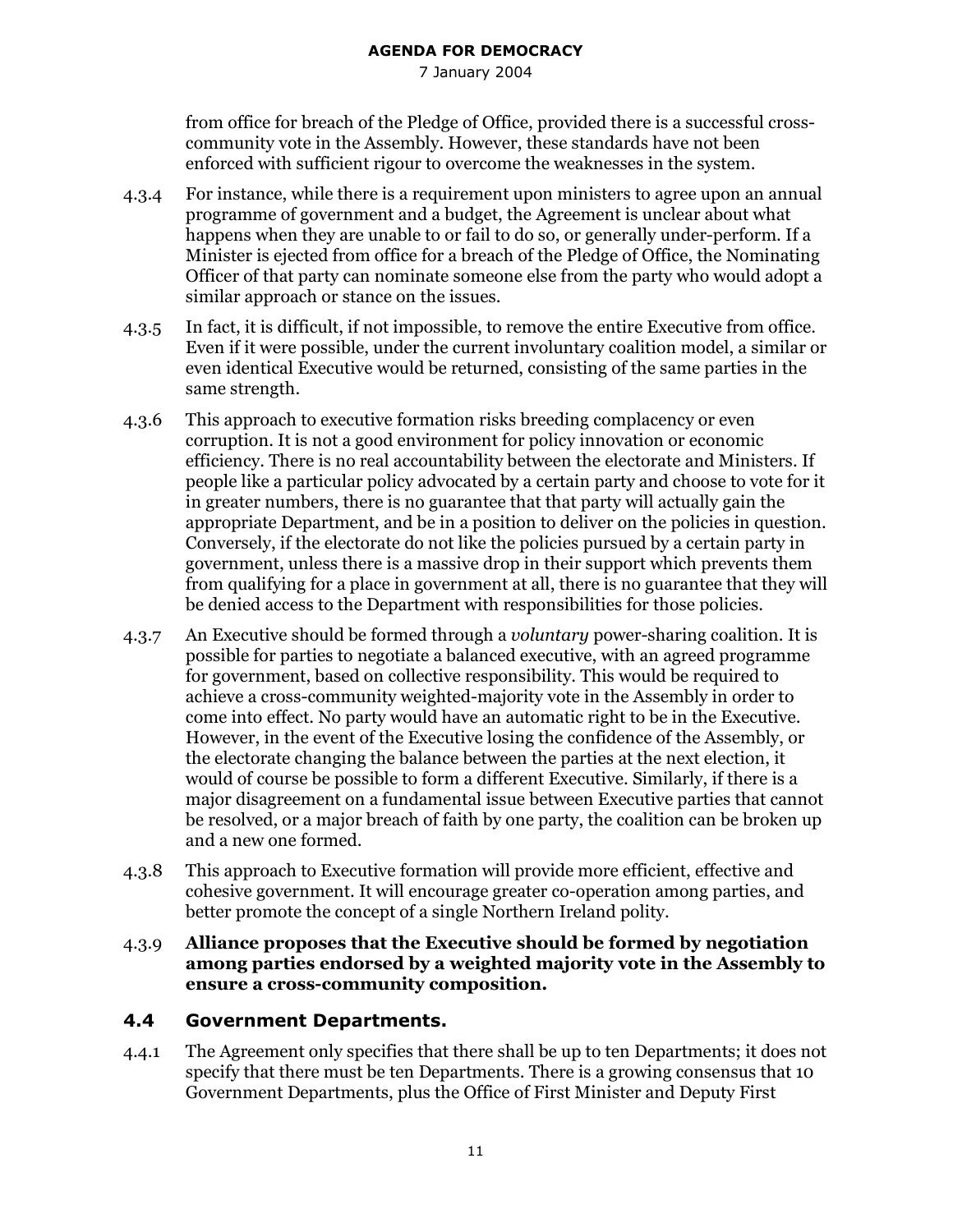7 January 2004

Minister, is excessive. The division of functions among the various Departments is not logical in every instance. Furthermore, there are major discrepancies between the sizes of the Departments. The initial rationale for 10 Departments seems to have been to ensure a proportional balance between the parties. Today, if anything, the strange workings of d'Hondt mean that a distribution of 10 would be skewed in favour of one party. Alliance is concerned that the number and functions of Executive Departments are excluded from the current Review of Public Administration. In return, any decision on the split of responsibilities among Departments should be a factor in influencing the shape of reforms in other areas of the public sector.

- It is clear that Northern Ireland is over-governed relative to other comparative  $4.4.2$ jurisdictions. The Review of Public Administration is therefore essential to reduce unnecessary bureaucracy. In addition, Alliance believes that any reforms should reflect a number of key principles.
	- $\triangleright$  First, public bodies must be responsive to the needs of communities. Services should be delivered as close to the people concerned while taking into account efficiency and effectiveness.
	- $\triangleright$  Second, the reform of public bodies should take on board the need to promote integration and better community relations. Administrative boundaries should not be created so as to reinforce separation in society, but rather to promote mixing of people.
	- $\triangleright$  Third, reform of public administration must be governed by pragmatism rather than ideology. Alliance will not take an ideological position in favour of either the use of the public or the private sector, but will support whatever approach is the most appropriate for delivering the best quality services in each circumstance.

#### Alliance proposes that the number of Executive Departments be  $4.4.3$ reviewed, in order to achieve greater efficiency and effectiveness, and taking into account the current Review of Public Administration.

There is also concern at the current split of responsibilities between Government  $4.4.4$ Departments and centralisation of functions within the Office of First Minister and Deputy First Minister. The role of OFMDFM could be changed and functions transferred to other relevant Departments.

#### Alliance proposes a review of the composition of the Executive and  $4.4.5$ responsibilities of the Government Departments. Alliance advocates that a single Department would have major responsibilities for **Equality and Community Relations.**

- Alliance looks forward to the eventual devolution of policing and criminal justice 4.4.6 to the Northern Ireland Assembly. Such local ownership of this machinery would go a long way to enhancing popular confidence in them. However, a security dimension has been a central feature of the conflict in Northern Ireland. It is important that these powers are delivered in an appropriate context and the necessary structures for accountability are in place.
- Alliance does not believe that any of the structures offered in the Joint Declaration  $4.4.7$ provides an ideal way forward. In the absence of collective responsibility, the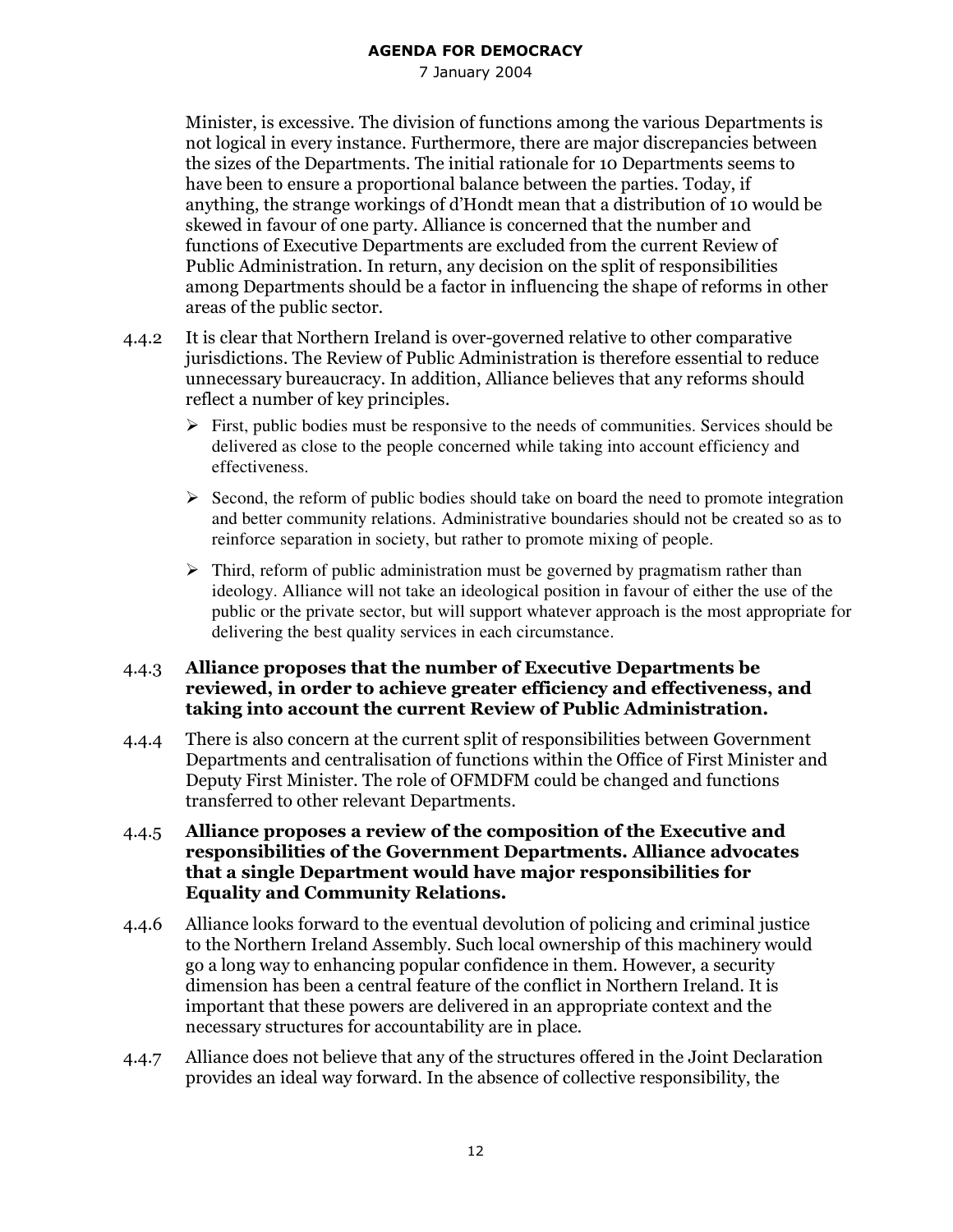7 January 2004

criminal justice and policing functions are far too politically sensitive to be given to one particular party through one Minister heading up a single Department. They are far too inter-related to be split between two Departments. The current OFMDFM structure, either in terms of the current office or of a replica for these particular functions, has proven to be far too unwieldy.

By contrast, the dangers of placing these functions within a single Department of  $4.4.8$ Justice would be substantially mitigated if that Department was part of an Executive working on the basis of collective responsibility. The Minister in question would be allocated their portfolio as part of inter-party negotiations, they would serve with the confidence of the Assembly, they would operate to collective responsibility, and could be removed from office (either with or without the collapse of the entire Executive) in the event of a major breach of faith.

#### Alliance proposes that criminal justice and policing functions, when  $4.4.9$ devolved, are placed within a single dedicated Department as part of an **Executive working to collective responsibility.**

#### $4.5$ **Office of First Minister and Deputy First Minister**

The current Office of First Minister and Deputy First Minister has not functioned  $4.5.1$ as anticipated. Often the two post-holders have clashed or otherwise disagreed, frustrating progress on a number of issues, most notably a new strategy for improving community relations. The size of the office has mushroomed, as more and more functions have become over-concentrated within this office. The duplication of certain structures, such as special advisers, has further frustrated action.

#### Alliance proposes replacing the current Office of First Minister and  $4.5.2$ Deputy First Minister with a much more streamlined office, with appropriate functions being reallocated to dedicated Departments.

- The First Minister would fulfil the normal functions of a chief minister, chair  $4.5.3$ meetings of the executive, and provide a representational service. A Deputy First Minister would deputise for the First Minister.
- Scrutiny of the Office of First Minister and Deputy First Minister (or  $4.5.4$ **any successor).** At present, while there is a Statutory Committee to scrutinise each of the current ten Departments, there is no equivalent committee for the Office of First Minister and Deputy First Minister. It is instead monitored by the Committee of the Centre, whose remit only covers some of the OFMDFM functions. OFMDFM has taken on the appearance of a full Department of Government, as more and more functions have been concentrated within it.
- Alliance proposes that a full Departmental Scrutiny Committee be  $4.5.5$ established to scrutinise the functions of OFMDFM (or any successor body).

#### **Ministerial Accountability**  $4.6$

Substantial concerns have been expressed that Ministers have been able to  $4.6.1$ exercise considerable Executive authority within their own areas of responsibility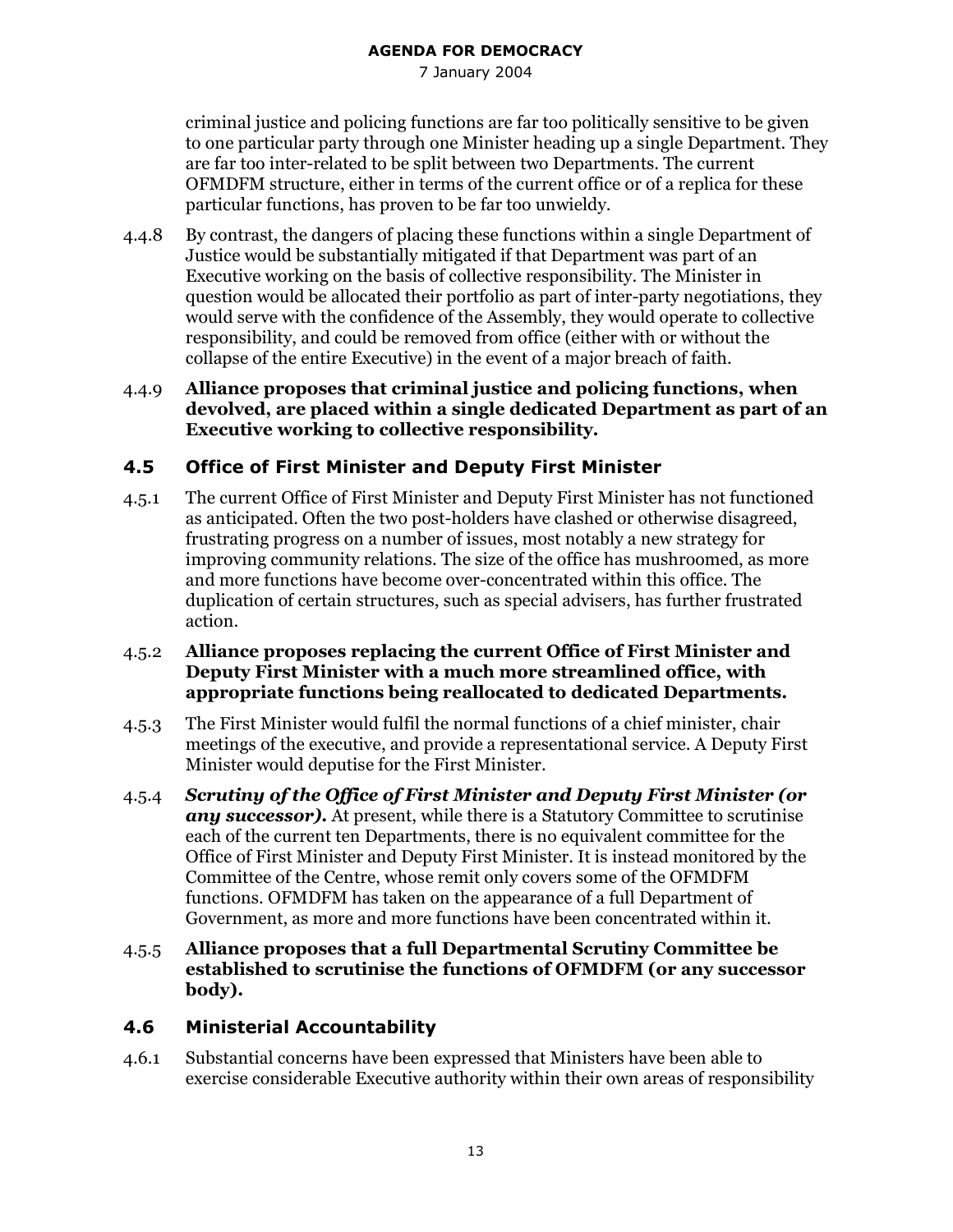7 January 2004

without effective challenge. This situation runs contrary to the notion of a crosscommunity Government with widespread ownership of decisions. The Executive did not prove effective in creating collective responsibility, where all Ministers work together to deliver a common agenda. Ministers took a number of decisions that did not appear to have widespread support amongst other Ministers, let alone the Assembly. Hence, there is a need for a more equitable sharing of power between the Executive and the Assembly.

4.6.2 Alliance proposes that the Assembly as a whole, on the basis of a weighted majority vote, be granted the power to negate a Ministerial decision.<sup>7</sup>

## 4.7 Pledge of Office

- $4.7.1$ e is a major problem in reconciling the principle of exclusively peaceful and democratic means and the competing 'principle' of inclusivity.
- 4.7.2 The past six years (and arguably the four years leading up to the Agreement) have shown that the correct balance has not been found, nor have the mechanisms to address resultant problems. Ceasefires have been allowed to become far too narrowly defined, and too often violence has been ignored or downplayed so as not to disturb the commitment to inclusivity. A large number of paramilitary activities, such as beating, exiling, shooting and murder were treated as being beyond the scope of a 'ceasefire'. For too long, 'ceasefires' were regarded as merely cessations of activities directed against the state, economic targets, or (usually) the perceived 'other side'. Fundamental damage has been done to the rule of law and the Agreement has been undermined. It is not acceptable for parties to be in Government and also have links to 'private armies'.
- 4.7.3 It is only recently that the Governments have pushed for a clear, unambiguous choice between the path of democracy and path of continued violence. The definition of violence in paragraph 13 of the Joint Declaration is useful. However, it has not yet been accepted by any of the paramilitaries. Furthermore, the Governments do not regard this as the definition of a ceasefire, which they perceive as something narrower.
- 4.7.4 While in some respects it does not go far enough, paragraph 13 of the Joint Declaration should be the basis of any definition of an end to all paramilitary activity:

"Paramilitarism and sectarian violence ... must be brought to an end, from whichever part of the community they come. We need to see an immediate, full and permanent cessation of all paramilitary activity, including military attacks, training, targeting, intelligence gathering, acquisition or development of arms or weapons, other preparations for terrorist campaigns, punishment beatings and attacks and involvement in riots. Moreover, the practice of exiling must come to an end and the exiled must feel

<sup>&</sup>lt;sup>7</sup> While this proposal may be seen as weakening the powers of Ministers, it should be considered alongside other proposals to strengthen the cohesiveness of the Executive. All proposals are designed to encourage and advance a coherent, effective approach to governance.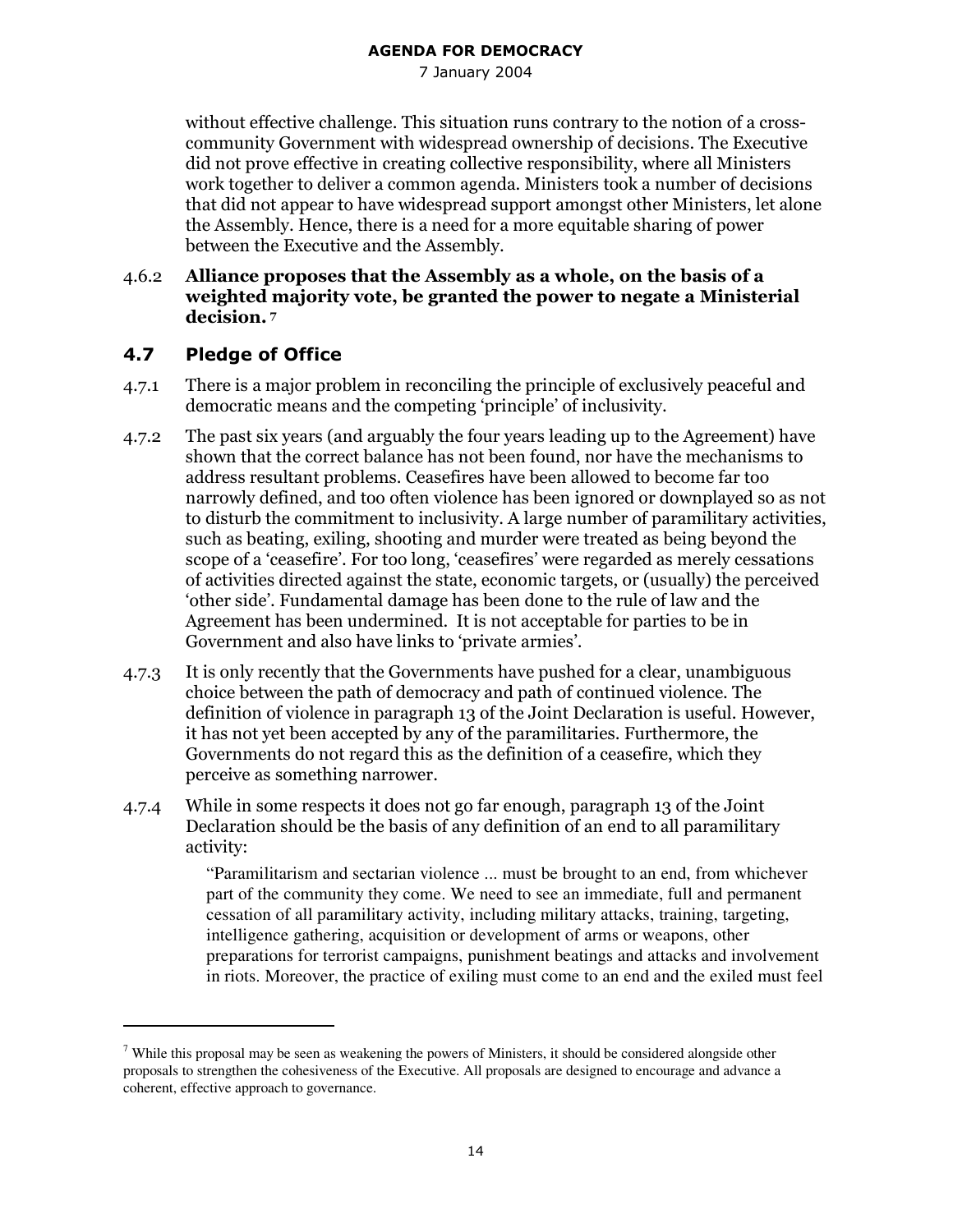7 January 2004

free to return in safety. Similarly, sectarian attacks and intimidation directed at vulnerable communities must cease."

## 4.7.5 Alliance proposes that paragraph 13 of the Joint Declaration (2003) should be incorporated into the Pledge of Office.

- 4.7.6 Alliance believes that the creation of the International Monitoring Commission will substantially improve this situation. It was for this reason that Alliance first presented proposals for such a body to the Prime Minister and Taoiseach on 4 July 2003. The principle purpose of the IMC is to shine a spotlight on any continued dark deeds of the paramilitary organisations. It is hoped that such international exposure will persuade any recalcitrant party back into line.
- 4.7.7 Alliance supports the reforms made to the sanctions scheme from the Agreement and Northern Ireland Act (1998). We hope that these do not have to be deployed, but must be there as a credible deterrent. These reforms also envisage the creation of an Assembly Implementation Committee to deal with alleged breaches of offices. This is intended to be a different body from the Implementation Group consisting of the parties to the Agreement. There is a need for clarification of the basis of the proposed Assembly Implementation Committee.

## 4.8 Assembly Committees

4.8.1 The current d'Hondt mechanism for the allocation of places in the Executive and Committee Chairs and Vice-Chairs is unfair; d'Hondt is flawed as a proportional system. <sup>8</sup> The greater the number of parties involved, the more likely it is that distortions will occur. It also significantly favours the larger parties. The 50:50 split between Unionists and Nationalists on the previous Executive was a pure fluke, but many people believe it was a matter of design. Further distortions can occur if one or more parties refuse to take their seats. Even more anomalies are potentially present arising from the November 2003 election than were apparent following the June 1998 election.9

## 4.8.2 Alliance proposes a Single Transferable Vote election among Assembly Members as the fairest system of allocating chairs and vice chairs. Under this system, a succession of counts of an STV ballot would be

 $8$  D'Hondt is an electoral mechanism that use divisors to allocate seats to the party with the highest divisor vote at each stage of the count until all seats are allocated.

 $9^9$  For example, based on the actual Election results of November 2003, the DUP and UUP were each entitled to three seats each, and the SDLP and Sinn Fein to two seats each, on a ten-member distribution. Despite, the overall Nationalist representation in the Assembly remaining the same, and a growing Nationalist vote overall, they would have lost one seat to Unionism. In the event, that the three defectors from the UUP ranks had remained as independents, then the UUP would have one fewer seat, and Sinn Fein would gain one more. With the addition of three defectors to the DUP, this system would give the DUP 4 seats, and the UUP, Sinn Fein, and SDLP two seats each. Within the Policing Board, under these figures, if Sinn Fein still refused their places, the DUP could have five seats, the UUP three seats, and the SDLP two seats. An 8:2 Unionist:Nationalist split is politically unsustainable and would not occur under an STV vote among MLAs. It is perverse that radically different balances between the parties can be generated, depending upon whether there are 7, 8, 9 or 10 places to be allocated. After the anticipated defections, on a distribution of ten seats, the DUP could have 4 places, and the UUP, SDLP and Sinn Fein two each, while on the basis of a distribution of 7, the DUP only achieve 2, like the UUP and Sinn Fein, with the SDLP on one.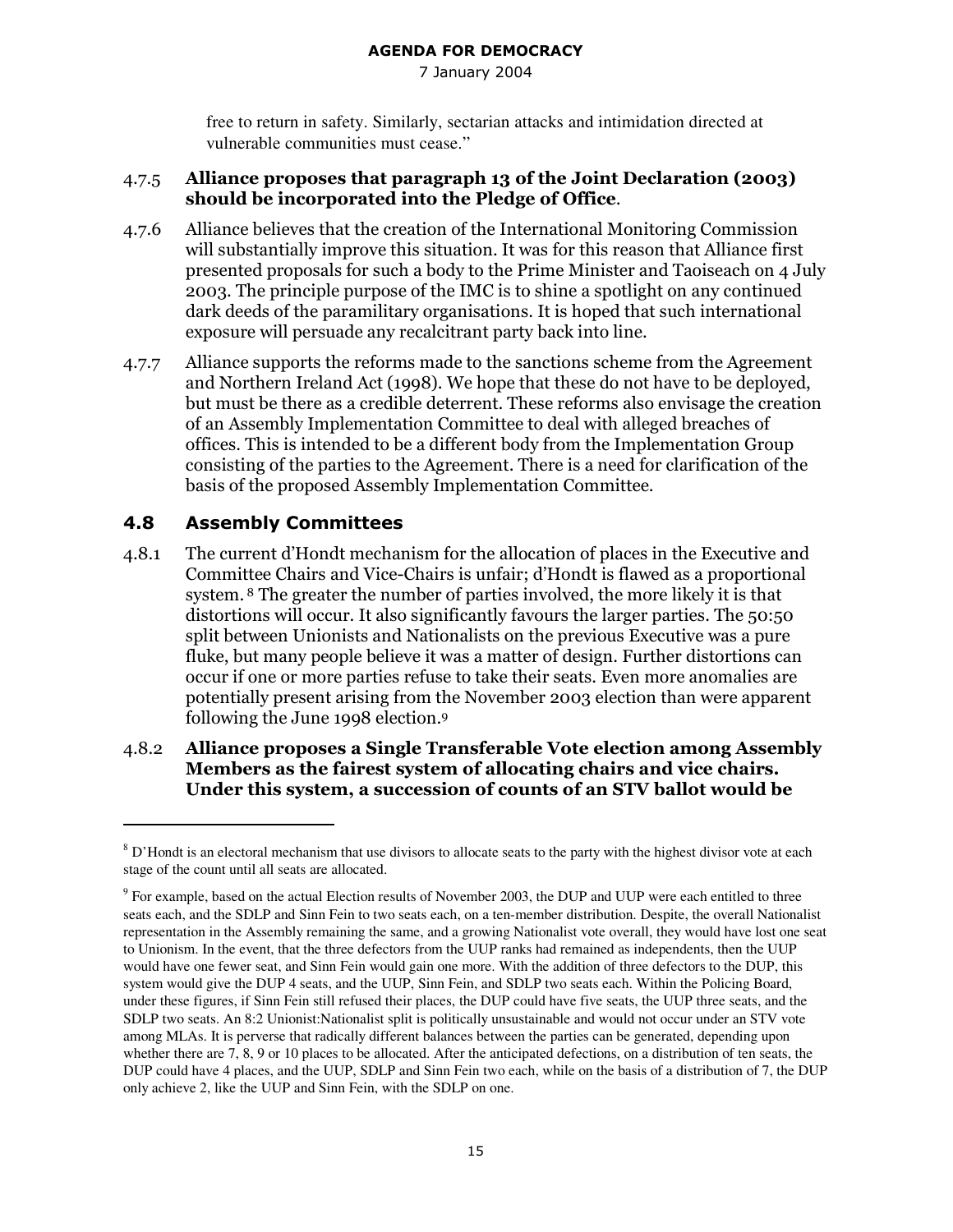7 January 2004

## conducted among MLAs to work out a rank order of party choices of posts.

These reforms should apply wherever the d'Hondt system is presently used.  $4.8.3$ 

#### $4.9$ **Civic Forum**

- Alliance notes favourably that a large part of Northern Ireland civic society is  $4.9.1$ organised on a cross-community basis. Alliance believes that the Civic Forum has the potential to be a powerful voice against sectarianism and segregation, and to take a pro-active role in addressing these problems.
- A possible role for the Civic Forum would be to grant it a statutory right to provide  $4.9.2$ comments on proposed Assembly legislation.

## 4.10 Powers of the Assembly

4.10.1 It is important to ensure that any legislature is held accountable for its spending decisions and ambitions. If the Assembly had tax-varying powers, it would have the ability to set and realise its own fiscal priorities and to promote economic growth, taking into account the differences between Northern Ireland and other UK regions and the significance of cross-border issues such as differential rates of taxation and grants.

## 4.10.2 Alliance proposes that the Assembly be granted tax-varying powers.

#### **Strand Two** 5.

- $5.1.1$ The North-South structures have not proven to be as controversial in their operation as was anticipated in the negotiations leading to the Agreement. There are strong social, economic and environmental arguments for developing northsouth co-operation. These include overcoming distortions created by partition. taking advantage of economies of scale in service provision, and agreeing common standards and inter-operability.
- Such structures also provide a mechanism to recognise the Irish nationalist  $5.1.2$ identity on the island of Ireland.

#### $5.2$ **North-South Structures**

- $5.2.1$ The NSMC has functioned reasonably well. However, Alliance wishes to see greater openness and transparency and a higher profile for the North-South Ministerial Council.
- Alliance proposes that the First Minister, Deputy First Minister,  $5.2.2$ Taoiseach and Tanaiste present a joint report on the work of the North-South Ministerial Council, in the Assembly and Oireachtas annually, and are subject to questions from legislators.
- The NSMC has been undermined through the failure of the DUP Ministers to  $5.2.3$ participate, and the UUP barring Sinn Féin Ministers from meetings. Alliance expects the creation of the International Monitoring Commission and the passage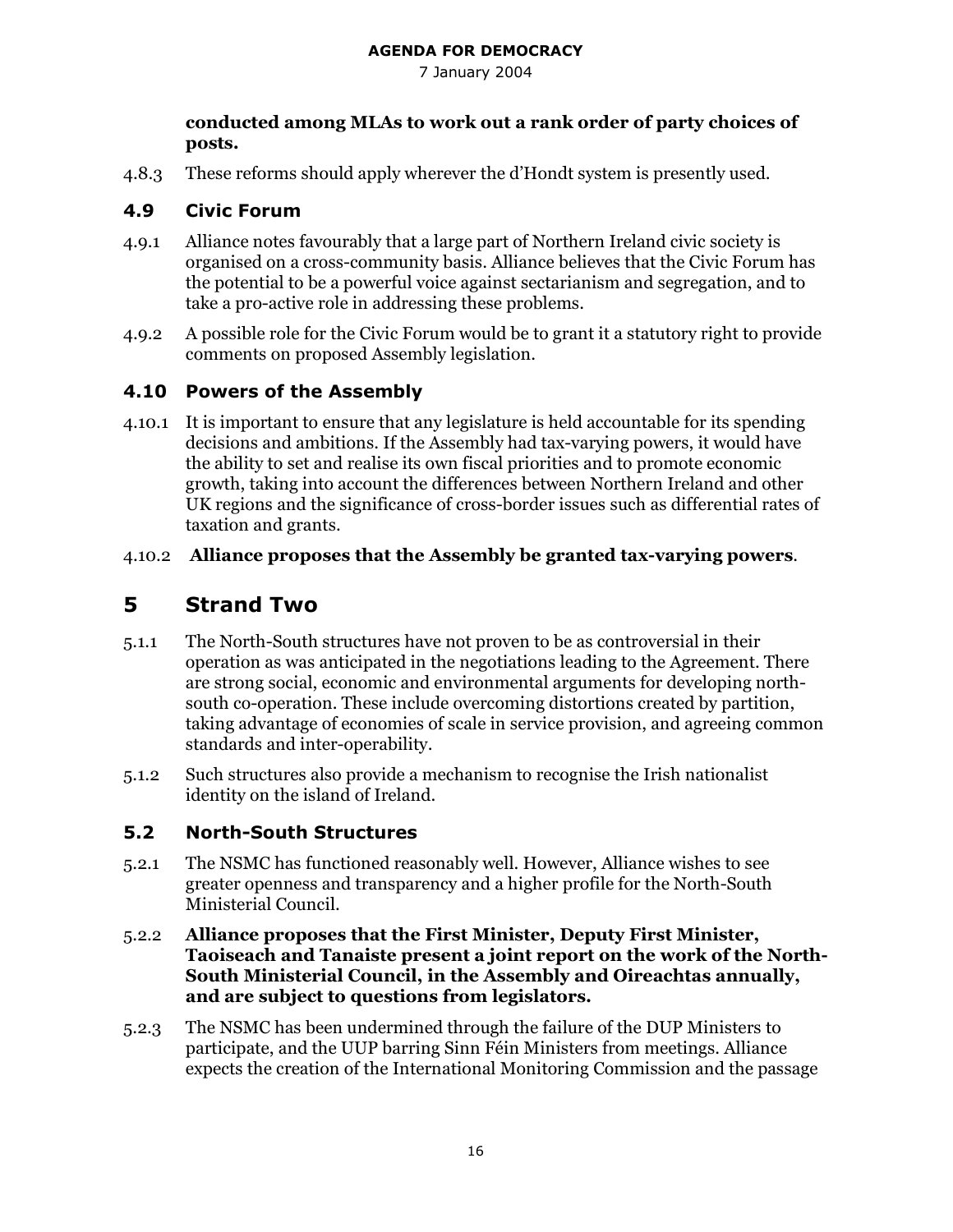7 January 2004

of the Northern Ireland (Monitoring Commission) Act 2003 will substantially improve this state of affairs.

- There is further scope for involving backbench MLAs and members of the  $5.2.4$ Oireachtas in North-South institutions. Despite an Alliance motion to the Assembly, no formal steps have been taken to establish a North-South Parliamentary Tier.
- Alliance proposes that the Assembly and Oireachtas be required to  $5.2.5$ establish a North-South Parliamentary Tier, which would be open to all parties, and to which each jurisdiction would send equal numbers of participants.

#### $5.3$ **North-South Co-operation**

- The number of North-South Implementation Bodies was arbitrarily set at six in the  $5.3.1$ Agreement. The NSMC was invited to choose these from a suggested list of 12.
- There is a case for creating new implementation bodies, by mutual agreement,  $5.3.2$ where a sound case is put forward, based on practical benefit.
- Nevertheless, it must be recognised that progress on a north-south basis often  $5.3.3$ quietly occurs between agencies in an informal manner. One of the most significant economic problems n recent years, the outbreak of Foot and Mouth Disease, was dealt with on a North-South basis without any formal structures. Alliance proposes increasing the scope of North-South co-operation, on the basis of practical benefits.

#### **Strand Three** 6

#### $6.1$ **British-Irish Council**

- $6.1.1$ Alliance supports the BIC as embodying the potential for multi-layered cooperation among the various jurisdictions on these islands.
- The BIC remains a much under-used and under-developed aspect of the  $6.1.2$ Agreement. Alliance believes that there is great potential benefit from all of the national and devolved governments and legislatures within these islands discussing matters of common concern, devising shared solutions, and taking advantage of mutual opportunities.
- These institutions have not yet been developed to their full potential. Alliance  $6.1.3$ believes that there should be an annual report published on the discussions and agreed actions of the British-Irish Council.

#### Rights, Safeguards, Equality of Opportunity and  $\overline{\mathbf{z}}$ **Community Relations**

Alliance believes that this section of the Agreement should be renamed with the  $7.1.1$ term 'Community Relations' appended to it.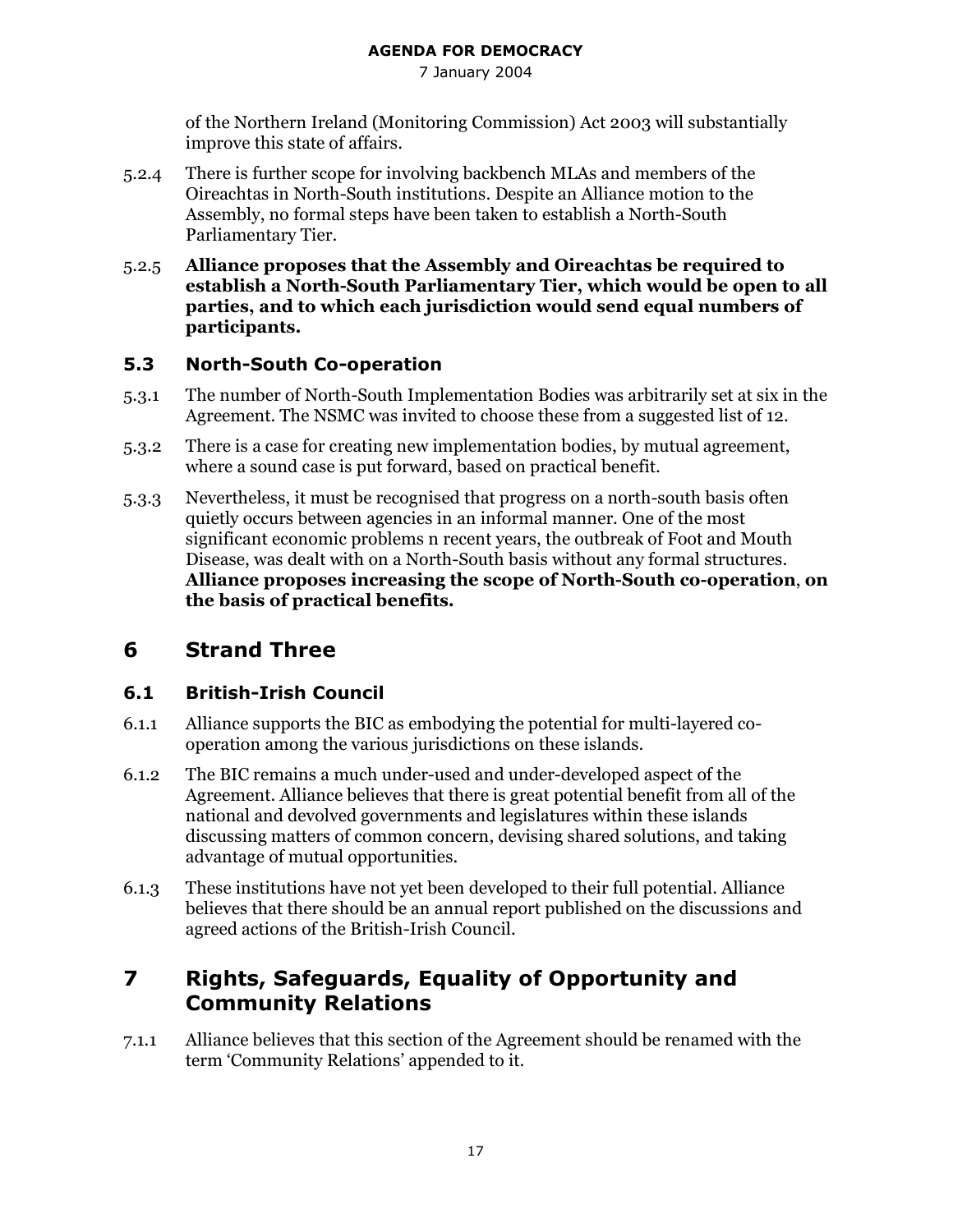- $7.1.2$ omoting better community relations or good relations was given scant attention within the Agreement.
- 7.1.3 The deep divisions in Northern Ireland remain the biggest challenge facing Northern Ireland. Sectarianism, racism and other forms of prejudice remain major problems. Deeply ingrained patterns of segregation persist, which carry huge human and financial costs.
- 7.1.4 Rather than these communal divisions being addressed and overcome, they have been further institutionalised. The dominant orthodoxy is that separate but equal communities can be managed through some form of 'benign Apartheid'. But, however skilful, conflict management cannot be indefinitely maintained. With few or no common bonds or overarching loyalties to a set of shared values, once there is a major crisis, it is relatively easy for separate communities to go their separate ways.
- $7.1.5$ less the platform provided by the Agreement is used to build a shared, nonsectarian society, these divisions will eventually undermine the Agreement and cause its collapse. 'Benign Apartheid' is not only distasteful, it cannot work.
- $7.1.6$ efore, improving community relations is the biggest challenge facing Northern Ireland.
- $_{7.1.7}$   $\,$   $\,$  Alliance proposes that the Agreement explicitly articulates the vision of  $\,$ a shared and integrated society, where people can live and learn, work and play, together in safety. This is consistent with the vision established within the NIO consultation paper on the future of community relations policy,  $A$ Shared Future.
- 7.1.8 Alliance proposes that within the context of the review of the Agreement, the contracting parties should commit themselves to devising and implementing the policies to put this vision into practice. In particular, the parties should commit themselves to delivering on commitments in the Agreement to promote mixed housing and integrated education.
- 7.1.9 It is possible for Government and public agencies to shape policies, practices and institutions to enable trust and good relations to be engendered, and to eliminate sectarianism and other forms of prejudice. However, changes in policy and law are liable to be subverted by fear. Therefore, they need to be backed up by an appropriate legal and security measures.
- 7.1.10 Alliance believes that government, statutory agencies and indeed civic society should actively encourage de-segregation and communal integration, and develop the appropriate policies. Alliance proposes the creation of a positive duty upon all Government Department and Public Agencies to promote good community relations.10

<sup>&</sup>lt;sup>10</sup> The Review of Public Administration recognises that: "Organisations within the public sector can provide forums in which people from all sections of society can come together to work for the good of their communities. They can thus be an important focus at local level for developing ways of working that encourage people to work together to establish priorities and to seek agreement and consensus for the public good. By being pro-active and accessible to all sectors of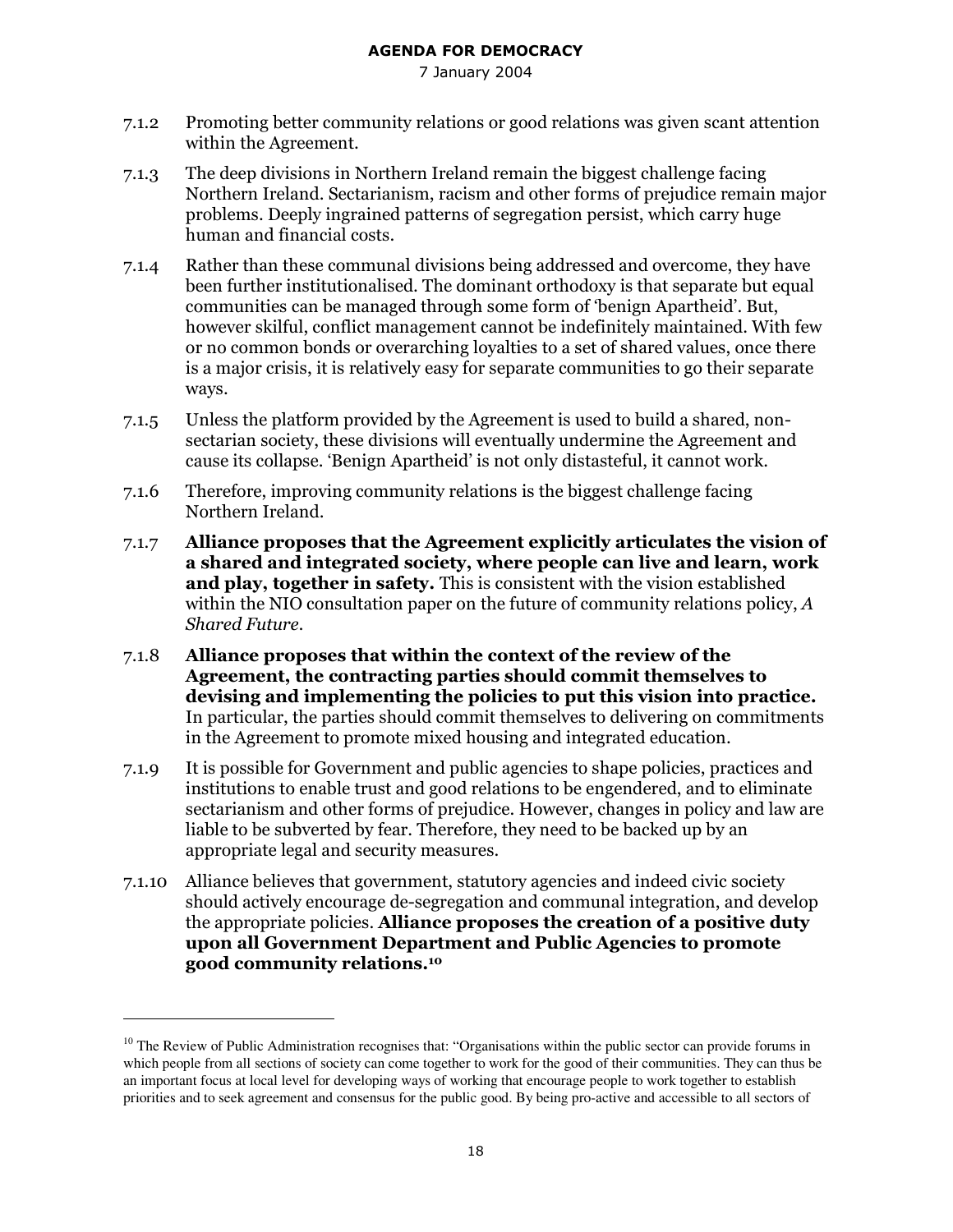7 January 2004

- 7.1.11 While the target and compliance driven approach adopted in the Agreement in relation to equality among all of the Section 75 categories may not be directly applicable, policy frameworks and assessment methodologies can be developed for public bodies to fulfil this duty. **Alliance proposes that all policies should be** required to undergo an assessment of Policy Appraisal for Sharing over Separation (PASS). This process must be of an equal standing to the current equality-proofing and human rights proofing that all new policies are required to undergo.
- 7.1.12 Alliance believes that it is important to emphasise the linkages that exist between the nature of society and the stability and effectiveness of the political institutions. The protection of human rights, provision of equality of opportunity, improvement of community relations, and maintenance of the rule of law are all crucial not only in their own respect, but for providing the necessary context for the smooth implementation of any revision of the Agreement.<sup>11</sup>

## 7.2 Human Rights

7.2.1 As a longstanding supporter of human rights, Alliance believes that Northern Ireland must have the best set of human rights protections possible, which could in turn be a model for parts of these islands and of Europe. Alliance supports and recognises the work of the Northern Ireland Human Rights Commission to date. Its work on the Bill of Rights project has been hampered by a very ambiguous mandate.

## 7.2.2 Alliance proposes that the NIHRC should be given a clear remit to devise a Bill of Rights to protect individuals, and persons belonging to minorities and communities.

- 7.2.3 Alliance believes that this mandate should be clarified to read that the NIHRC: "will be invited to consult and to advise on the scope and content for defining, in Westminster legislation, rights supplementary to those in the European Convention on Human Rights, to give the most appropriate protection to the individuals, and persons belonging to minorities and communities. The Commission shall draw as appropriate upon international standards, instruments and experience. These additional rights, taken together with the ECHR, will constitute a Bill of Rights for Northern Ireland."
- 7.2.4 Given the particular problems of sectarianism and segregation facing Northern Ireland, Alliance proposes that the NI Human Rights Commission draws **up a Charter of Freedom from Sectarianism**. Such a charter would include:
	- $\triangleright$  the right to live free from intimidation;
	- $\triangleright$  the right to live and work in a neutral, non-discriminatory environment;

the community, they can also help to develop a sense of identity and inclusion, particularly for those groups who may previously have felt marginalised."

<sup>&</sup>lt;sup>11</sup> Further information on the Alliance perspective on community relations is available in the Alliance Party Policy document, *Building a United Community* (www.allianceparty.org/showpaper.asp?id=10), and the Alliance response to *A Shared Future* (www.allianceparty.org/showconsultation.asp?id=10).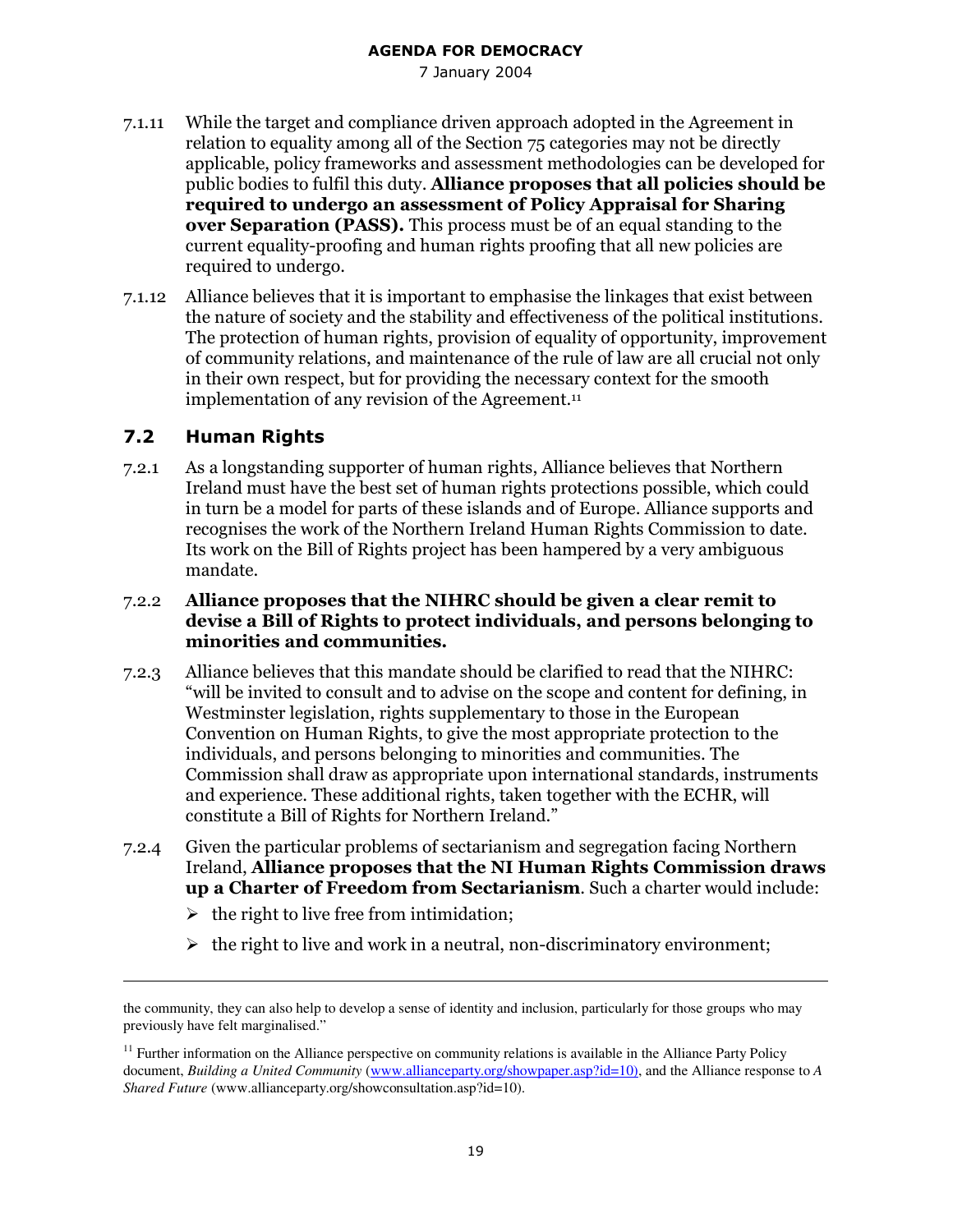7 January 2004

- $\triangleright$  the right to attend an integrated school; and
- $\triangleright$  the right not to be labelled against your will.
- While the Charter itself may not be enforceable, all of its elements should be  $7.2.5$ covered by domestic equality legislation, and both domestic and international human rights protections. Such a Charter would provide a useful conceptualisation of such rights, making them readily accessible to those affected.
- $7.2.6$ Alliance supports moves to create an all-Ireland Charter of Rights. Alliance believes that the purpose of such a Charter should be to standardise the protection of rights within the two jurisdictions on the island. This should include the Charter of Freedom from Sectarianism.
- One particular priority for this Charter should be the growing problem of racism  $7.2.7$ across the island. Such prejudice and its manifestations may be even more deeply ingrained than sectarianism.

#### $7.3$ Equality.

- Alliance is committed to protecting the rights of, and ensuring equal opportunities  $7.3.1$ for, every individual citizen. Equality is essential to giving everyone a stake in society. For Alliance, equality means equality of opportunity, equality of access, equality of treatment, equality under the law and equal citizenship.
- Equality issues in Northern Ireland are overly associated with issues relating to  $7.3.2$ religion and/or political identity. Furthermore, there is an underlying predisposition to prioritise redressing actual or perceived discrimination against Catholics/Nationalists. Alliance does not believe that there should be a hierarchy in equality. Discrimination or other inequalities on the grounds of gender, race, disability, sexual orientation and religion should be of equal concern. It is also wrong to proceed on the basis of a majority/minority analysis, as this signifies fixed blocs, and denies the reality of fluidity of identity and the mixing of people.
- There is a strong case for the creation of a Single Equality Act, to combat  $7.3.3$ discrimination or other forms of unfair treatment based on religion, gender, race, disability and sexual preference, or any perception of these factors. **Alliance** proposes that the passage of a Single Equality Act becomes a specific policy commitment within the review of the Agreement.
- It is unclear under current equality legislation what specific duties are placed upon  $7.3.4$ public bodies to deliver their services in a neutral manner, and to keep their property free from sectarian, racist, and homophobic symbols. The apparent duties arising out of the Fair Employment and Treatment Order (1998) remain untested. At present, a number of public agencies tolerate an unacceptable level of sectarian and paramilitary flags and emblems on their property. Alliance proposes that clear and unambiguous duties should be placed on public bodies to deliver their services and to keep their property free from paramilitary, political and sectarian flags and emblems.
- With respect to how equality is handled in relation to religion and identity,  $7.3.5$ Alliance is concerned that the over-emphasis on groups further institutionalises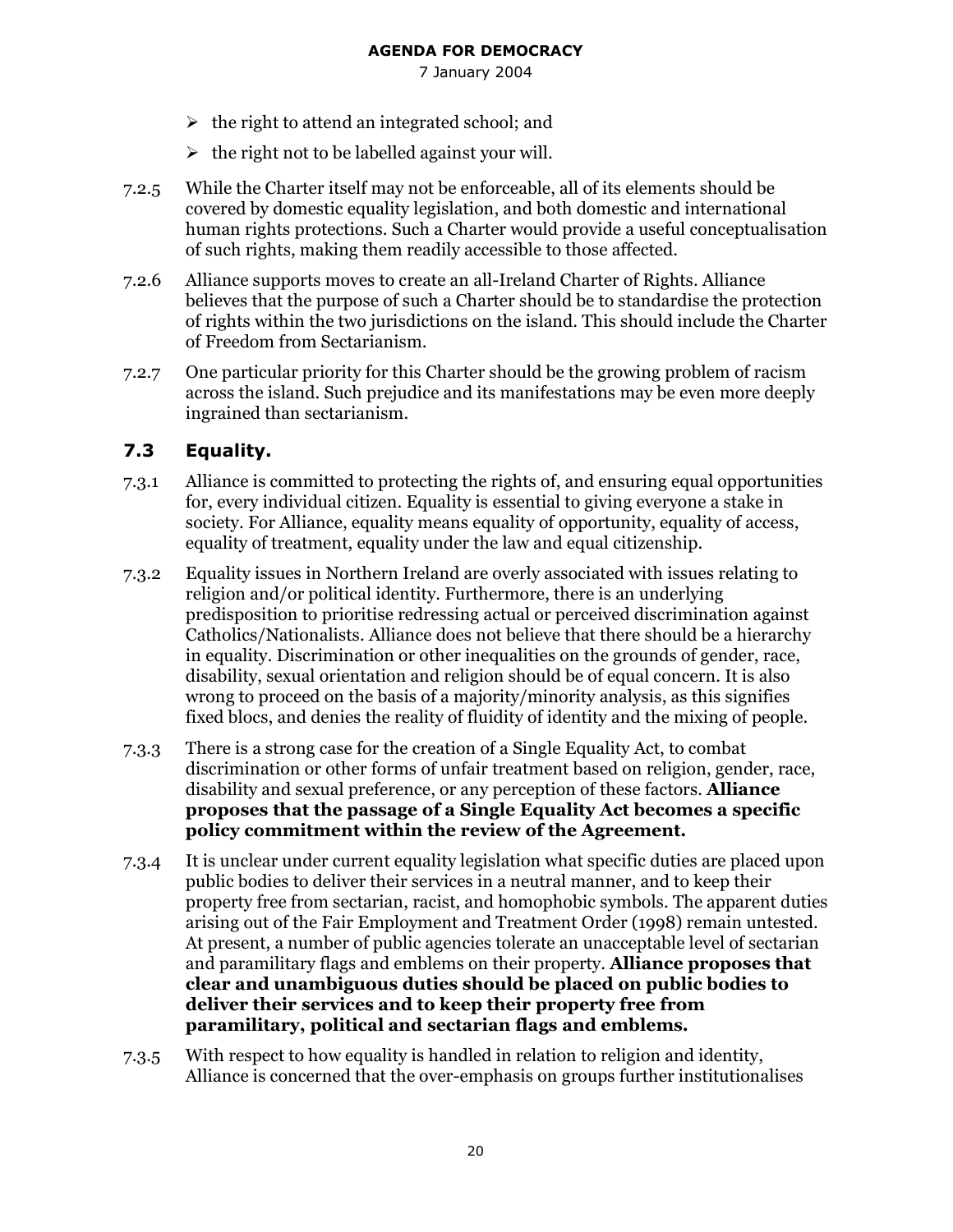7 January 2004

divisions. Alliance believes in treating all persons as equal citizens, but is opposed to institutionalising a false 'parity of esteem' between groups. Furthermore, the assumption of a majority/minority problem is not only simplistic in that it ignores existing diversity, but it assumes that discrimination is unidirectional.

- Alliance has been a longstanding supporter of fair employment legislation and  $7.3.6$ monitoring in order to ensure equality of opportunities and non-discrimination in the workplace. However, we have had concerns about the methodology used to categorise people in pursuit of these objectives.
- In equality monitoring, as with other areas of public policy, respect must be given  $7.3.7$ to individual rights. There should be an awareness that people can become constricted or even imprisoned by group labels. This religious or ethnic counting can reinforce single group identities by placing people within mutually exclusive categories.
- The current system requires people to describe themselves as 'Protestant' or  $7.3.8$ 'Roman Catholic' or, worse, members of 'the Protestant Community' or 'the Roman Catholic Community'. While many people do fit readily into one of two main communities, there are many who do not fit or wish to be fitted into such a worldview, including those in or of mixed marriages or relationships. There are a significant number of Protestants or Catholics who do not wish to be perceived as part of an exclusive Protestant or an exclusive Catholic community. In the 2001 Census, 14% of the population, approximately 250,000 people, opted not be associated with a communal label.
- It is also the case that very few Catholics describe themselves as 'Roman Catholics' 7.3.9 which is the term used in most documentation.
- 7.3.10 At present, fair employment monitoring regulations do not permit people to opt out of being allocated to one or other communal classification. It is only those whose perceived communal background cannot be determined who are allocated to a third category. People are therefore labelled against their will.
- Alliance is deeply concerned at the monitoring methodology used in Northern 7.3.11 Ireland that is based upon the assumption that Northern Ireland is divided into 'two communities'. Alliance rejects the argument that the current methodology is the only one that can ensure fairness in employment monitoring.
- Alliance proposes that a methodology of equality monitoring should be  $7.3.12$ developed that reflects the genuine diversity and pluralism within Northern Ireland society. One possible approach would to allow people to tick one of four boxes: 'perceived Protestant background', 'perceived Catholic background', 'Other', 'None'.

#### $7.4$ **Victims**

There is a wide range of victims in Northern Ireland. Alliance believes it is difficult  $7.4.1$ for society to determine who is a victim and who is not a victim. This is essentially a matter for the individual. Similarly, different victims have different needs and perspectives.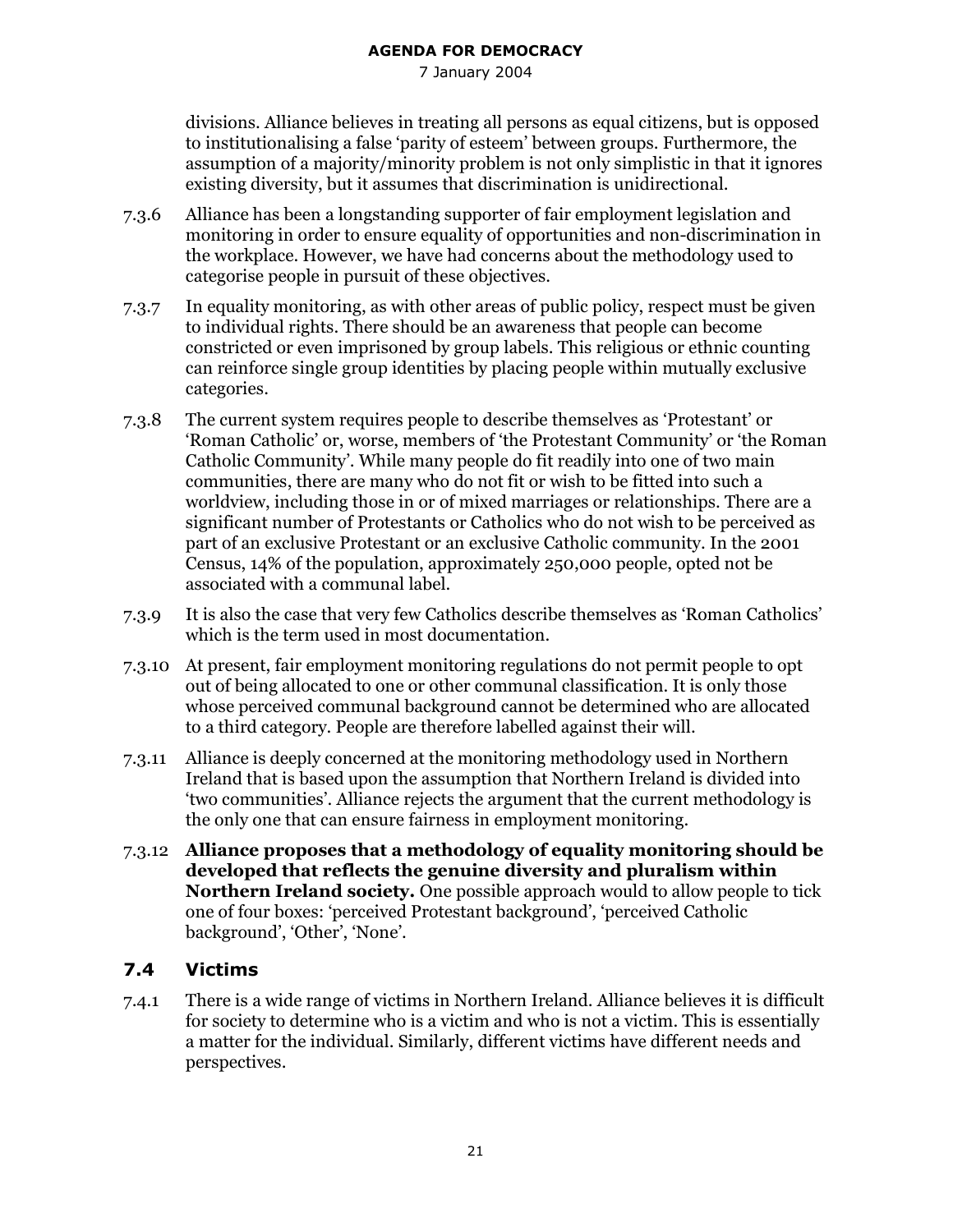7 January 2004

- The needs and interests of victims have been substantially overlooked in and since  $7.4.2$ the Agreement. There is a pressing need to give victims some belated sense of 'closure'. However, it must be acknowledged that anything that society as a whole may provide in many circumstances will not provide any sense of full redress or justice for the hurt, pain and suffering of victims and survivors.
- The Truth and Reconciliation process has been adopted in many other situations,  $7.4.3$ most notably South Africa. There are demands for similar mechanisms in Northern Ireland. The South African model had mixed success. Some people benefited from the truth being out in the open, but others felt a great sense of justice having been denied. Also, the process of producing authoritative accounts of the past was inevitably and heavily contested; the truth is inherently subjective. The South African model also benefited from being able to gain testimony from those responsible for crimes in return for amnesty (albeit not automatic).
- For a number of reasons it is neither practical nor desirable to replicate this model  $7.4.4$ in Northern Ireland. With the early release of prisoners, there is no incentive for those responsible for crimes to give accounts of their past deeds. Any attempt to produce a 'official history' of 'the Troubles' would be heavily disputed, and bound to end in failure.
- There is scope for the establishment of a dedicated forum to allow victims (self- $7.4.5$ defined) to tell their stories, and have them placed on an official record.
- Alliance proposes the creation of a victims' forum to allow victims to 7.4.6 place their personal experiences onto an official public record.

#### $7.5$ **Economic Development and Finance Issues**

- The Agreement and its implementation hold out the prospect of Northern Ireland  $7.5.1$ putting in place the first two prerequisites for a favourable environment in which businesses can operate - peace and stability. Economic growth and social justice are crucial for giving every citizen an important stake in the future.
- By contrast, continued political deadlock and/or a return to violence will provide  $7.5.2$ major disincentives to inward investment and tourism. There must also be a greater appreciation that the physical manifestations of communal segregation and paramilitarism, such as flags, murals, and kerbstone painting are not part of a normal society, and present a deterrent to investment.
- However, nothing can be taken for granted. Deeper problems that remain within  $7.5.3$ Northern Ireland society must be tackled. The Northern Ireland economy has to adapt to the new realities of the European and global economies, and to be competitive in the hi-tech future of the emerging 'new economy'. Economic Development policy must be one of the main priorities of the new Assembly.
- The Agreement should acknowledge the clear link between peace and stability and  $7.5.4$ economic development.
- The finances of devolution have been placed in a precarious position. Dependent  $7.5.5$ on a clearly outdated Barnett formula, and in the absence of tax-varying powers, the Northern Ireland Executive has struggled to identify additional sources of money. The increased use, or rather abuse, of the regional rate for increased public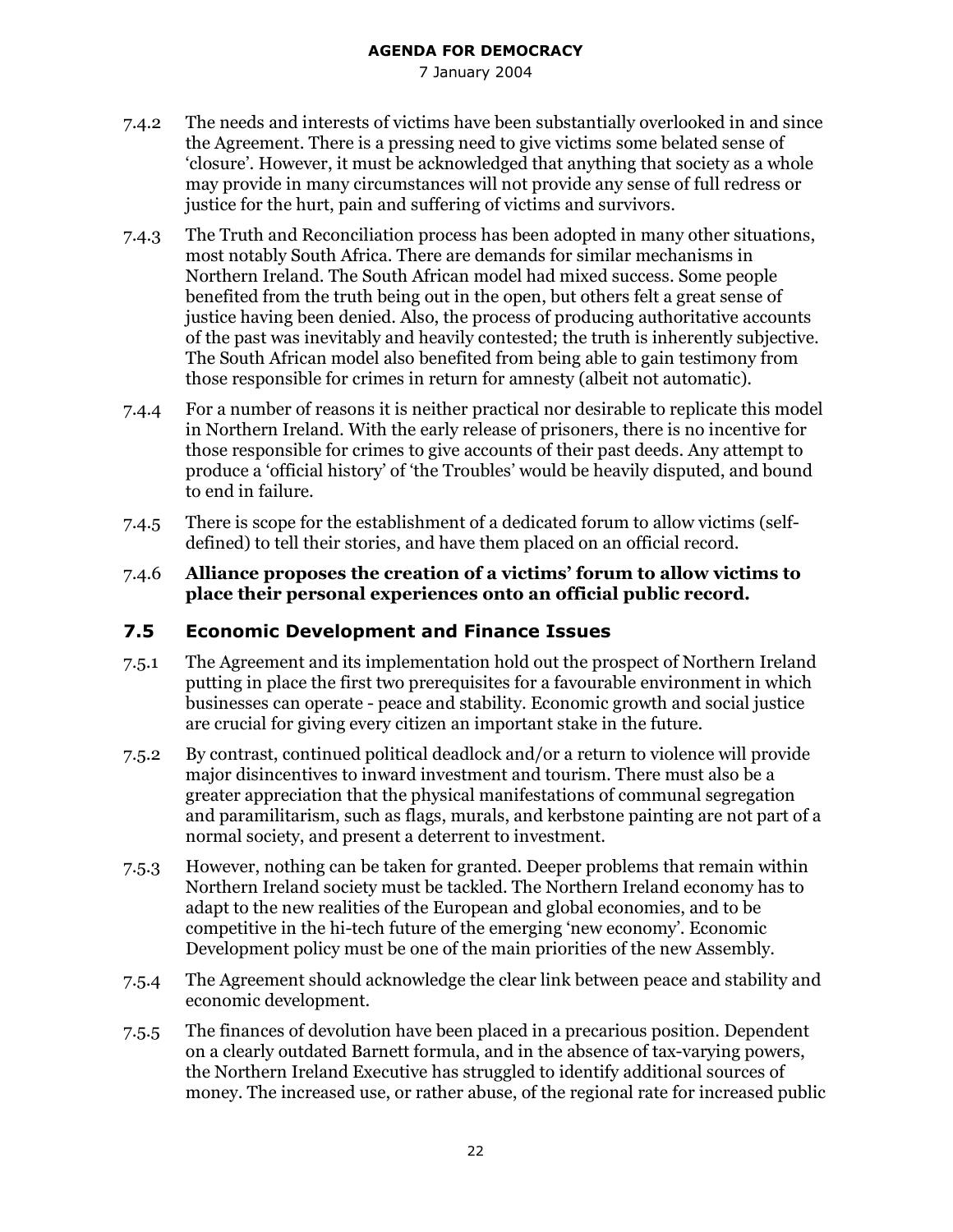7 January 2004

spending and to manage public debt, has highlighted the problems with what is clearly a regressive form of taxation. Other financial burdens, such as water charges, are set to be increased.

- 7.5.6 The people of Northern Ireland increasingly perceive themselves to be financially penalised for devolution. In the absence of meaningful achievements to date from the Executive, this perception erodes public confidence in devolution.
- $7.5.7$ the event that a devolved Assembly, with a power-sharing Executive, can be established in the near future, its position would be tenuous. No doubt, there would be many trying to undermine it, and seeking to capitalise on difficult decisions that it would be forced to take. It is important that the Governments help establish confidence in the Executive by putting its finances on a sound basis.

## 7.6 Decommissioning

- 7.6.1 The commitments made in the Agreement to decommissioning still remain unfulfilled.
- 7.6.2 Alliance proposes that all parties renew and clarify their commitments to work to the removal of illegally held weapons, based on a short  $\,$ timescale.

## 7.7 Security

7.7.1 Alliance believes that considerable movement on security normalisation has already occurred. It should be made clear consistently that steps towards normalisation should always be taken on the basis of security assessments, rather than as concessions towards Republicans and Loyalists. However, confidence building measures from paramilitary groups can radically improve such assessments. Furthermore, it is possible for Government to change its posture independent of such confidence building measures, in line with the changing nature of the terrorist threat, e.g. the decreased need for fixed observation posts.

## 7.8 Policing and Justice

- 7.8.1 Alliance is fully committed to the highest standards of justice and the rule of law. There is a fundamental relationship between democracy, human rights and the rule of law.
- 7.8.2 Action is required at a number of levels:
	- $\triangleright$  The creation and maintenance of the required structures, and the provision of the necessary resources;
	- $\triangleright$  The proper enforcement of existing laws, and the application of new legislation; and
	- $\triangleright$  The creation and the maintenance of a culture of lawfulness.
- $7.8.3$ vision of policing in Northern Ireland is of a single, integrated, professional police service which is representative of, responsive to, and carries the confidence of, the entire community.
- 7.8.4 Alliance gives its full support to the reformed police service, the Police Service of Northern Ireland, in upholding the rule of law. Alliance believes that considerable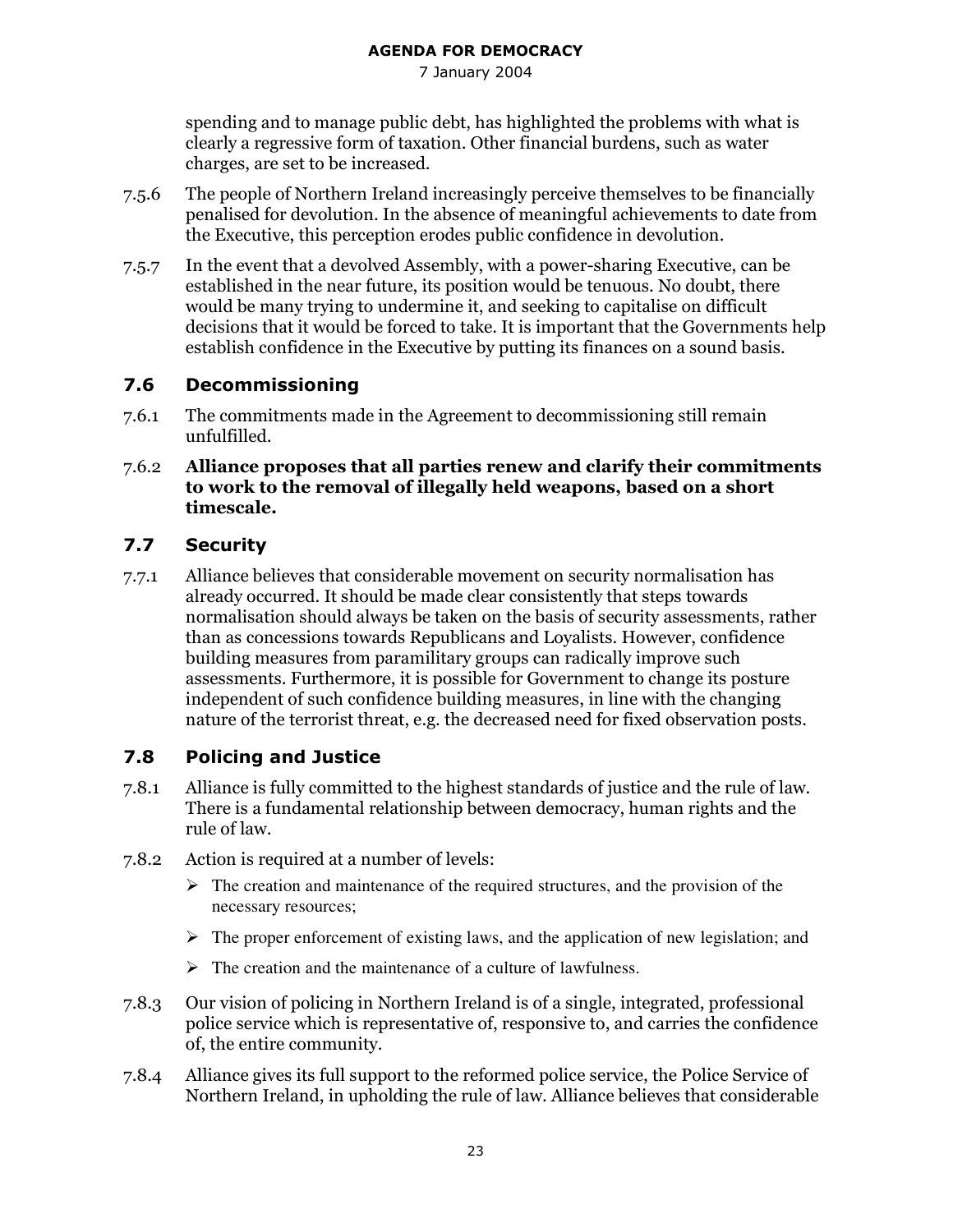7 January 2004

progress has already been made in this area, through a succession of legislative and administrative changes, arising out of the Patten Report.

- It is now important that these reforms are given time to bed down, with greater  $7.8.5$ emphasis being placed upon application of the criminal law, the creation of appropriate legislation to better tackle crime, and the promotion of a culture of lawfulness.
- However, there is scope for a review of the methodology used to fill the Policing 7.8.6 Board, and the use of 50:50 recruitment quotas.
- $7.8.7$ The use of d'Hondt has produced an unrepresentative policing board. The system skews representation in favour of the larger parties. Furthermore, the absence of Sinn Fein has entailed that a substantial Unionist-Nationalist imbalance in membership. A number of the 'independent' members also have clear party political affiliations. This has only served to further entrench the position of the dominant parties.
- Alliance proposes, that an STV election be used among Assembly 7.8.8 members to determine the political membership of the Policing Board. Furthermore, independent members should be appointed with the objective of making the board more broadly based.
- 7.8.9 While major efforts have been made over recent years to achieve a representative balance, the PSNI remains unrepresentative of the community in terms of the participation of Catholics, women, people from ethnic minorities, and gays and lesbians.
- 7.8.10 Alliance supports the objectives of greater representation of these sections of society. We support targets and affirmative action for Catholic and female recruitment. Alliance is concerned that the issue of a better gender balance in the police is frequently overlooked in the quest to achieve a better religious balance.
- Alliance supports positive action in terms of identifying deficiencies in the  $7.8.11$ participation of certain sections of the community, seeking to address obstacles to their inclusion, and making particular appeals to individuals from those sections of the community to join.
- 7.8.12 Considerable progress has been made in making the Police Service more representative of the community. Alliance would maintain that this is less to do with the use of these quotas than changes in political circumstances, and the long overdue support for the police from nationalist quarters.
- The problem with achieving a balanced police service in the past has not been 7.8.13 discrimination at the point of selection, but achieving sufficient applications from Catholics. A quota is a tool to deal with the former, while other measures can be developed to address the latter.
- 7.8.14 While we fully subscribe to the desire to make the police more representative of the community, in particular with increased Catholic recruitment, we believe that the use of quotas is contradictory to the ethos of an integrated service, is discriminatory, and in practice unnecessary. Alliance has major reservations regarding the use of quotas, or any other method of recruitment other than on the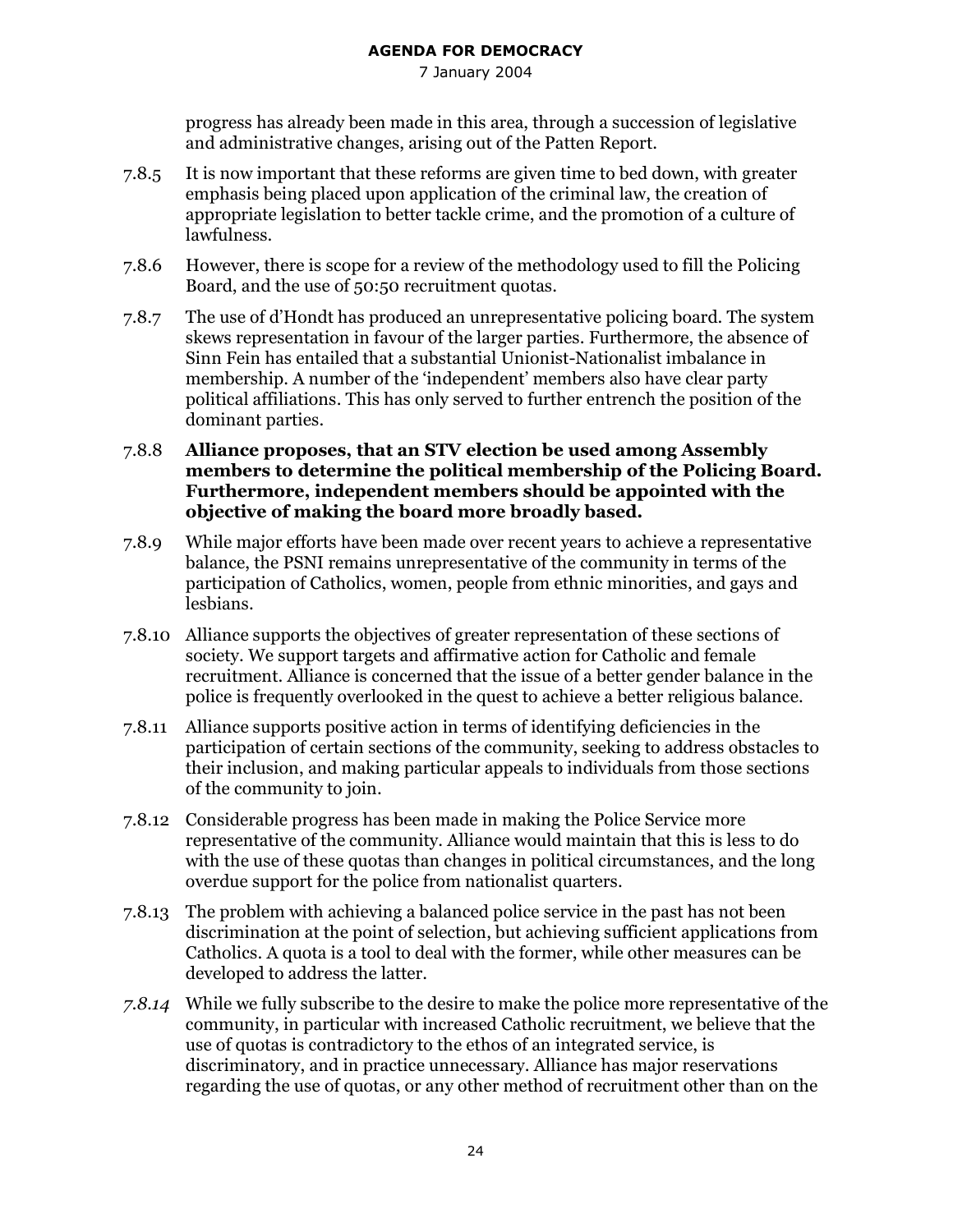7 January 2004

basis of merit. This inevitably leads to individual cases of those of greater merit being passed over in order to maintain balance, and risks provoking a sense of grievance among those who are qualified but miss out.

- The use of the quota artificially caps the number of police who can be recruited at  $7.8.15$ any one time, at twice the total number of Catholics who meet the minimum criteria. While at present, this may not be an issue due to limited training capacity, there is an urgent need to process new recruits to increase the number of active officers in an under strength police service.
- 7.8.16 Alliance proposes the end of the use of 50:50 recruitment quotas. We would suggest that targets for Catholic recruitment can and should be set, and a strong programme of affirmative action measures should be used to achieve a more representative police service.
- 7.8.17 Alliance proposes the devolution of policing and justice powers to the Northern Ireland Assembly, through a Department of Justice. While we do not believe that local politicians should be interfering in the operational matters of the police, we do believe that such structures should substantially enhance democratic accountability and introduce a sense of cross-community and democratic ownership of the criminal justice system. However, the political context must be right, and the proper structures for accountability and crosscommunity ownership of decisions must be put in place. (This issue is addressed above under Strand One).
- 7.8.18 Alliance is concerned at the absence of a Police Ombudsman in the Republic of Ireland. Alliance proposes that the Republic of Ireland should have a Police Ombudsman with powers equivalent to the office in Northern Ireland.
- 7.8.19 In Northern Ireland at present, there are a number of areas where the law is clearly not being enforced to its full extent, often with detrimental consequences for community relations. Alliance believes that the police and other criminal justice agencies can be more pro-active in enforcing the law in a number of respects. However, there are some areas in which the current law is ineffective and needs to be changed.
- 7.8.20 Alliance believes that it is possible to cite actions likely to lead a breach of the peace in dealing with those engaged in these activities. The Terrorism Act (2000) does contain an offence of 'soliciting support for a proscribed organisations'. which can be used in connection with symbols associated with paramilitary organisations. Alliance proposes that consideration be given to the creation of specific offences concerning the erection of flags or other emblems and the painting of murals associated with proscribed organisations.
- 7.8.21 Alliance reiterates its absolute opposition to efforts by paramilitary groups to police communities through beatings and shootings. The term 'punishment' attacks' is a misnomer, and confers a degree of legitimacy upon these activities. These attacks are serious breaches of human rights, in that paramilitaries act as judge, jury and executioner, with no consideration for due process. These attacks are wrong in all circumstances, and in no sense should they be tolerated on the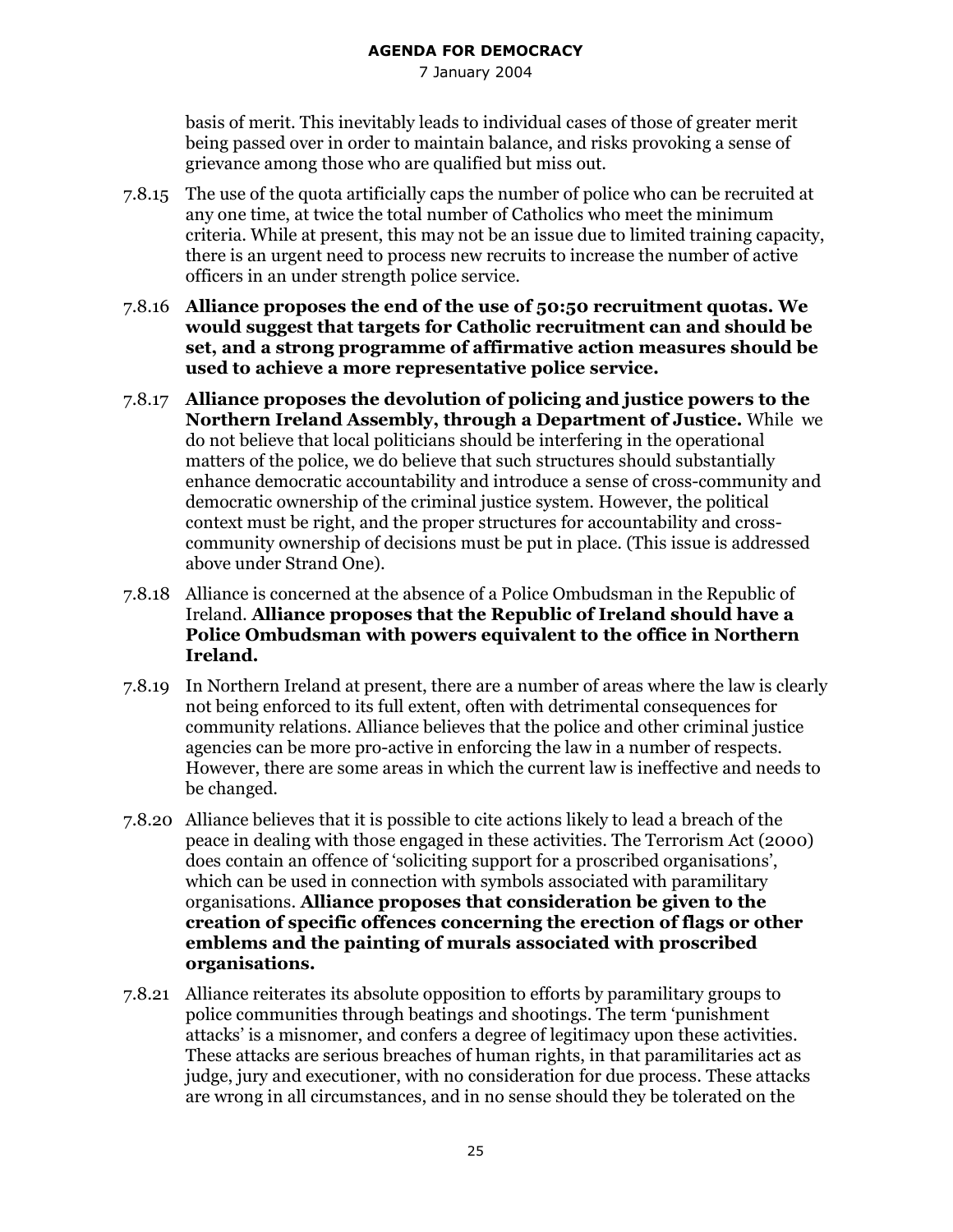7 January 2004

spurious grounds that they fill a vacuum pending the formation of a more legitimate police service. In terms of the criminal law, these actions constitute actual bodily harm or grievous bodily harm. There is a notable lack of prosecutions for offences in relation to these activities. Any conviction for these offences would not sufficiently take into account the organised and premeditated nature of paramilitary attacks, and the message that is being sent to the wider community of the apparent acceptability of paramilitary control of certain areas. Alliance proposes that any paramilitary involvement in any offence should be considered as an aggravating factor in sentencing. This approach could build on the anticipated introduction of Hate Crime legislation in Northern Ireland, which will make racism, sectarianism and homophobia aggravating factors in criminal activities.

#### 7.9 **Prisoners**

- Within the United Kingdom's jurisdiction, politically-motivated prisoners in  $7.9.1$ relation to offences committed before 1998 have now fully benefited from the early-release scheme under the Agreement.
- However, the Republic of Ireland has not yet complied with the aspect of early 7.9.2 prisoner releases, as defined in the Agreement and applied in Northern Ireland. There can be no scope or any justification for such inconsistencies.
- Alliance remains resolutely opposed to any amnesty for those who are called 'On  $7.9.3$ the Runs'. These individuals should be treated in a manner that is consistent with the intent of the Agreement. At a bare minimum, those wishing to avail of any scheme must return to the jurisdiction, be processed through the courts, and placed on licence, with a conviction where appropriate.
- Alliance is most concerned that a large number of citizens are unable to live in 7.9.4 Northern Ireland in safety having been 'exiled' by Republican and Loyalist paramilitaries, under threat of violence. These threats must be lifted forthwith.
- Alliance demands that paramilitary organisations lift all the threats  $7.9.5$ against those whom they have 'exiled' from Northern Ireland.

#### 8 **Validation, Implementation and Review**

- Five years on from the Agreement, it is clear that the Comprehensive Review is  $8.1.1$ very necessary. Even if successful, it is far from certain that this Review will deal with all the apparent problems with the operation of the Agreement. Furthermore, other problems may arise in the future that have not have been anticipated. Therefore, it makes sense to have mechanisms for review when necessary.
- Alliance proposes that further periodic Comprehensive Reviews into 8.1.2 the operation of the Agreement should take place at least once every ten years.
- Alliance proposes that, in addition, the two Governments, either acting 8.1.3 alone or at the request of a weighted-majority cross-community vote in